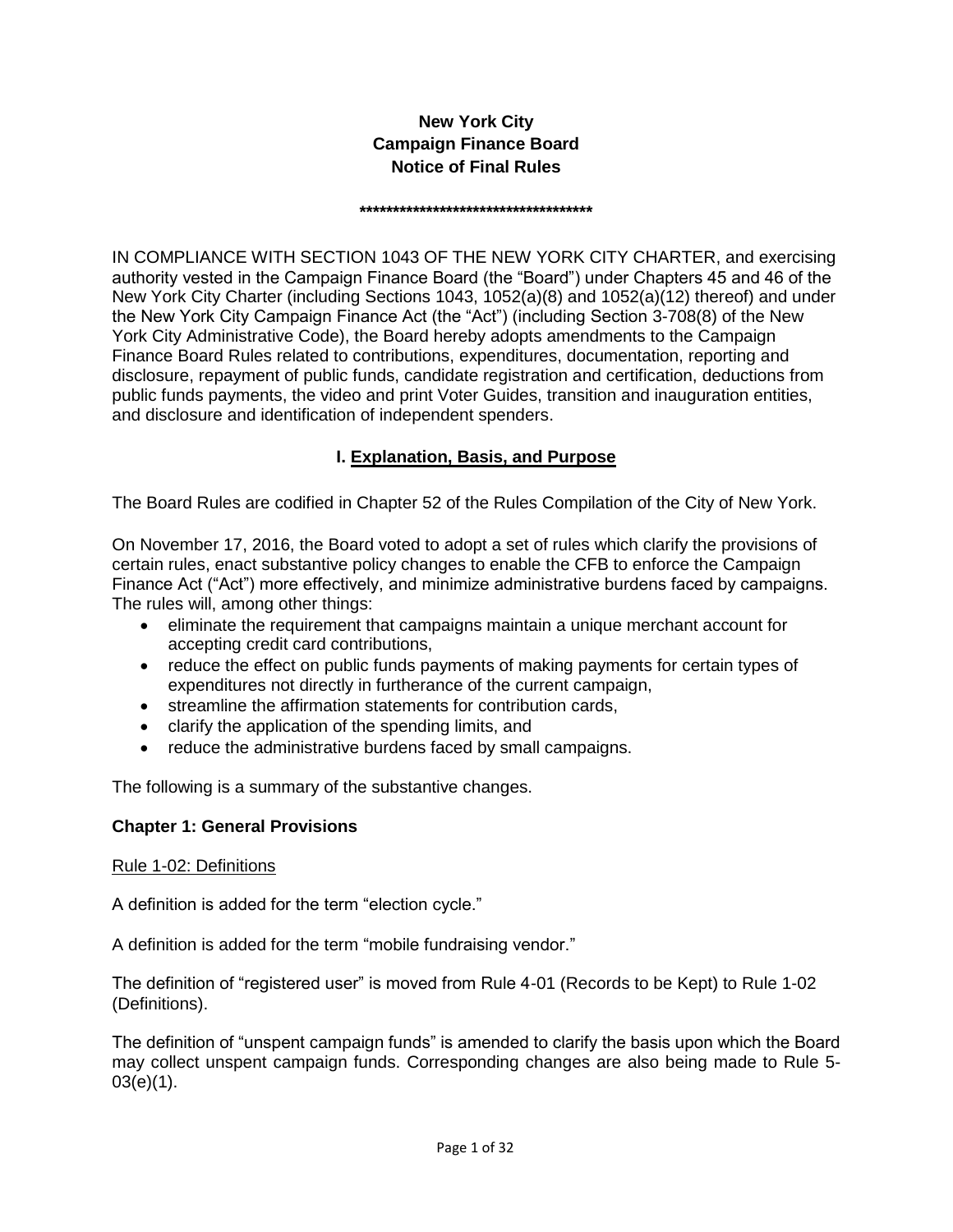#### Rule 1-04: Contributions

This rule is amended to remove the temporal limitation on the restrictions on the circumstances under which participants in the City's Campaign Finance Program ("Program") may refund contributions.

A new subdivision is added to clarify that it is a violation of the Board Rules to receive a contribution in violation of state or federal law.

#### Rule 1-08(b): Making an expenditure

This rule is amended to clarify how the Board analyzes a campaign's attribution of expenditures to primary, general, or out-year expenditure limits. This clarification will assist campaigns in planning their budgets and ensuring compliance with the spending limits throughout the election cycle.

#### Rule 1-08(d): Expenditure limits

This rule is amended to codify CFB Advisory Opinion No. 2008-4 (April 10, 2008), which was issued in response to an amendment made by section 23 of Local Law 34 for the year 2007, now codified in section 3-706(4) of the Act, which expanded the list of expenditures exempt from the expenditure limit. The opinion outlines the types of expenditures related to the post-election audit that are exempt from the expenditure limit. The proposed rule reflects current practice.

#### Rule 1-08(f): Independent expenditures

This rule is amended to add to and clarify the factors used to determine whether expenditures are independent, and the resulting burden of production of evidence where such factors exist.

The first new factor – "whether the candidate has solicited or collected funds on behalf of the person or entity making the expenditure, during the same election cycle in which the expenditure is made" – covers situations in which a candidate has fundraised for the spender, which is an indication of a relationship between the two that rises to the level of coordination.

The second new factor – "whether the candidate, or any public or private office held or entity controlled by the candidate…has retained the professional services of the person making the expenditure or a principal member or professional or managerial employee of the entity making the expenditure, during the same election cycle in which the expenditure is made" – covers situations in which campaigns and spenders share common employees within the same election cycle, thus enabling such employees to share information regarding the campaign's plans, strategies, needs, or other considerations, or vice versa, which would constitute coordination between the campaign and the spender.

As for the existing factors, the word "retained" is being removed from the "common vendor" factor because the retention of a common employee is covered by the second new factor. A reference to an agent of the candidate and political committees authorized by the candidate is being removed, because agents and authorized committees are included in the definition of "candidate" under Rule 1-02. Additionally, the phrase "person, political committee, or other entity" has been shortened to "person or entity" because entities include political committees.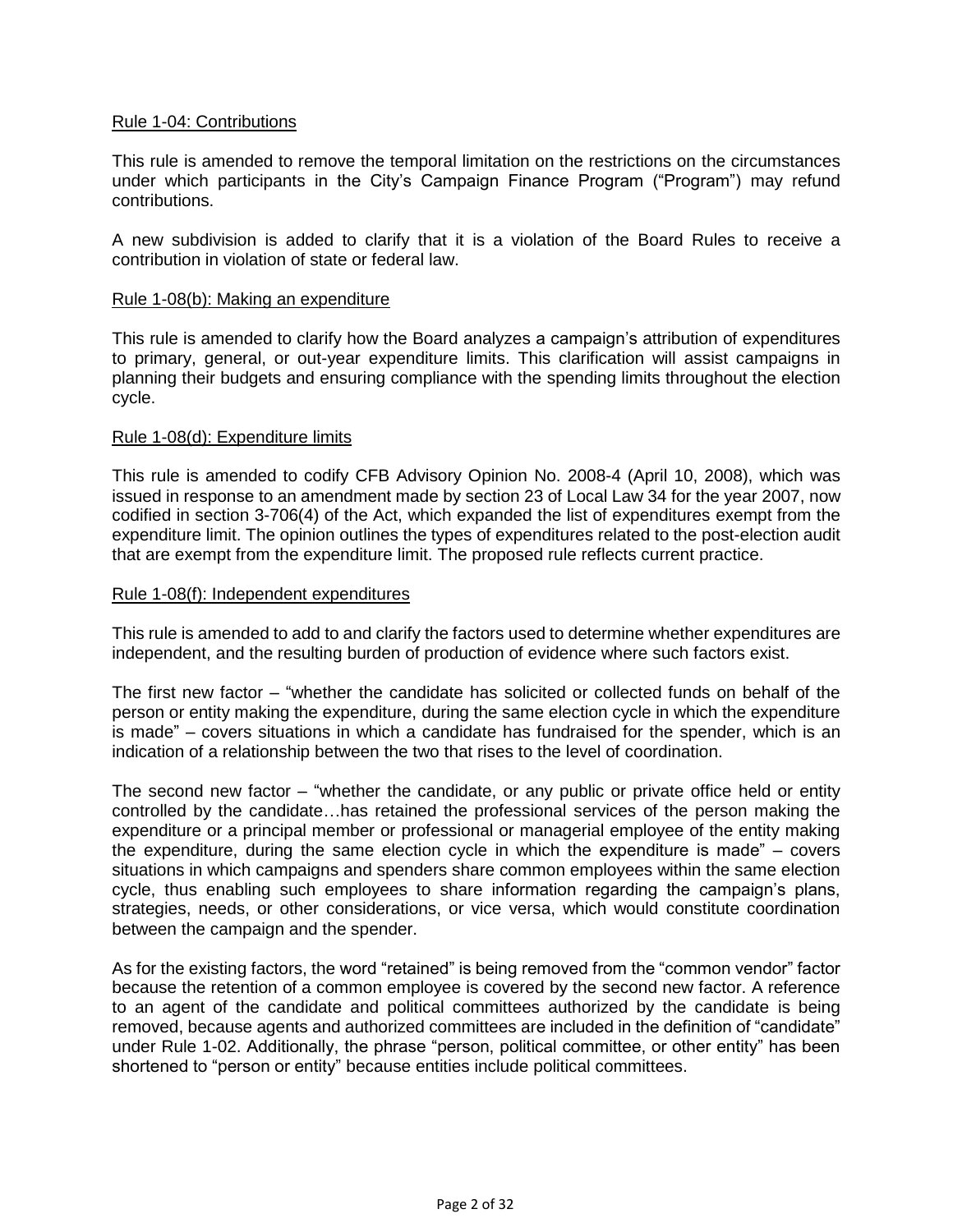New paragraph (2) is added to clarify that, upon consideration of the factors described in subsection (1), the Board may determine by a preponderance of evidence that an expenditure was not independent. Prior to such determination, the candidate and/or the person or entity making the expenditure shall have an opportunity to provide evidence indicating that coordination did not occur, consistent with section 3-703(1)(d) of the Administrative Code ("Code") and CFB Advisory Opinion 2009-7.

#### Rule 1-08(k): Volunteer services

The Board recognizes and approves of the common practice of volunteers later being brought on as paid employees. However, when paid employees or consultants become volunteers, there is a risk that the employee or consultant is providing the campaign with valuable services at no charge, and so making an unreported and undocumented in-kind contribution that could circumvent the spending or contribution limits. This rule is amended to clarify that candidates may hire individuals who previously provided volunteer services for the campaign during the same election cycle. Candidates may not, however, accept volunteer services from individuals who previously provided paid professional services of a similar nature to the same campaign during the same cycle, from entities, or from individuals with an ownership interest of ten percent or more in, or control over, an entity that provided paid services to the campaign during the same election cycle. This is a codification of CFB Advisory Opinion No. 2003-1 (February 11, 2003), which states that "once an individual has been compensated for a service, he or she may no longer be considered a volunteer for that service." However, after the election, candidates are permitted to accept volunteer services from individuals who previously provided paid services to the campaign. Additionally, the amendment expands the prohibition on retroactively paying volunteers for previously performed services to include all candidates, not just those who receive public funds.

### Rule 1-08(p): Expenditures in furtherance of the campaign

A new subdivision is added to codify CFB Advisory Opinion No. 2007-3 (March 7, 2007), which outlines the Board's analysis of whether an expenditure is in furtherance of a campaign. The new subdivision incorporates the opinion's non-exhaustive list of factors considered by the Board in this analysis, which include the timing, necessity, and reporting of the expenditure; whether an unusually high proportion of funds was spent on a specific type of expenditure (e.g. food); whether a high dollar amount or proportion of payments was reported to individuals rather than entities; and whether the campaign has demonstrated a pattern of making other expenditures not in furtherance of the campaign or impermissible post-election expenditures.

### Rule 1-11: Filer Registration

Candidates for covered offices must submit to the CFB a filer registration form containing certain required information, no later than the day they file the first disclosure statement for an election. This rule is amended in accordance with the change to Rule 4-01(b) providing that campaigns are no longer required to maintain a unique merchant account for credit card contributions. The rule is also amended to provide that candidates who anticipate raising and spending less than the amount applicable to qualify for the exception provided in section 14-124(4) of the State Election Law (currently \$1,000) may, instead of filing a filer registration form, submit a small campaign registration form. If such candidates later raise or spend more than that amount, they must submit a full filer registration form and must file all subsequent required disclosure statements, beginning with the next filing deadline.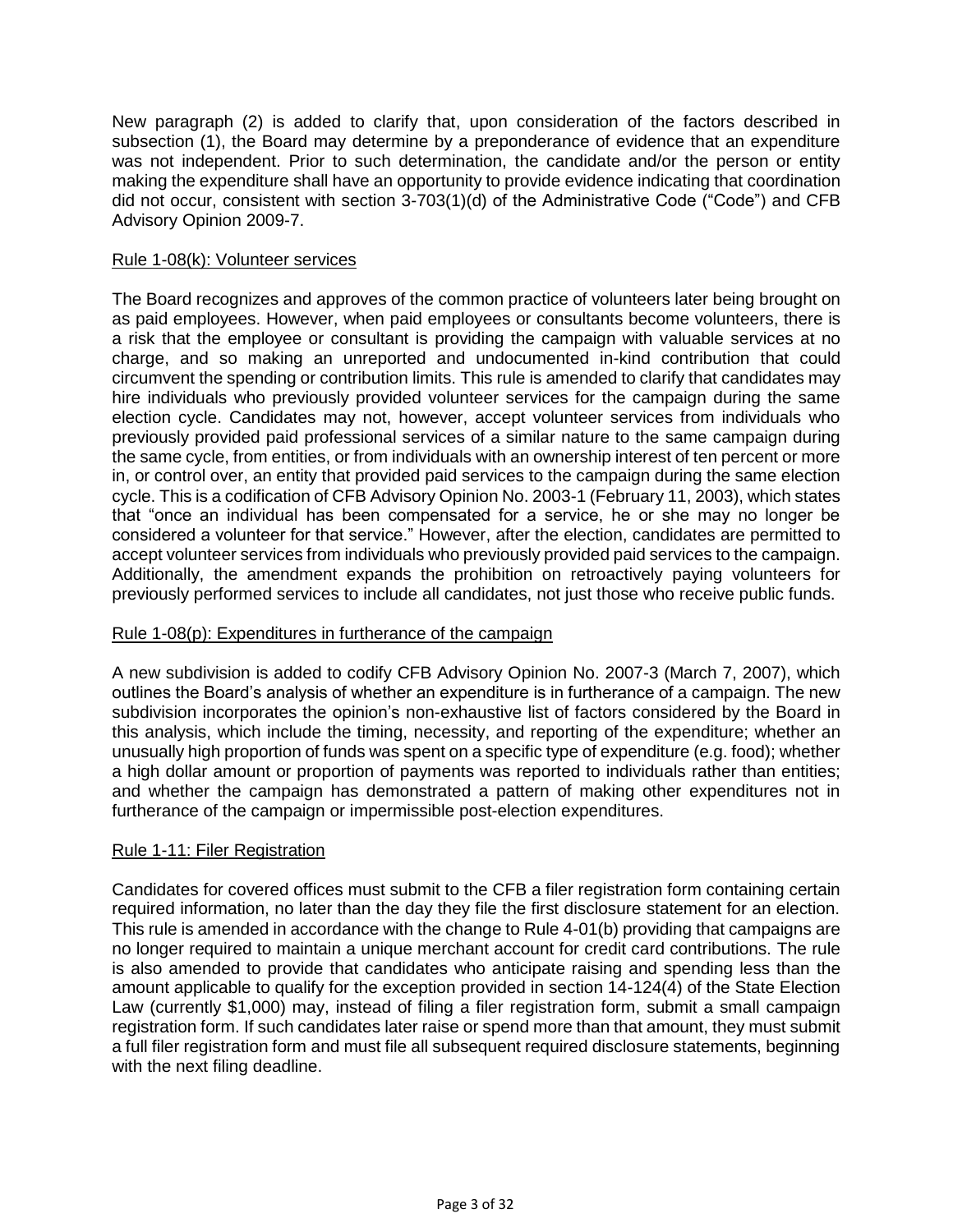### **Chapter 2: Candidate Requirements**

### Rule 2-13: Identification of Communications

This rule is added to conform with the disclosure requirements in Local Law No. 40 for the year 2014, now codified in section 3-703(16) of the Code. The rule requires that, when a candidate makes an expenditure for a communication or authorizes any individual or entity to pay for a communication in support of or in opposition to any candidate in any covered election, the communication include the words "paid for by" or "authorized by" followed by the name of the candidate or the candidate's committee.

### **Chapter 3: Campaign Finance Disclosure Statements**

#### Rule 3-02(c): Pre-election disclosure statements

This rule is amended to clarify that March 15 and May 15 disclosure statements are required only at the discretion of the Board. Generally, such statements are required only during the years of regularly scheduled primary and general elections, and would not normally be required for a special election.

#### Rule 3-02(e): Daily disclosures during two weeks preceding the election.

This rule is amended to clarify that during the 14 days before an election, in addition to reporting contributions and/or loans from a single source adding up to more than \$1,000, and expenditures to a single vendor adding up to more than \$20,000, candidates must also report any future contributions and/or loans from the same source, as well as any future expenditures to the same vendor. For example, if a candidate accepts, from a single source, a \$500 contribution six days before the election, a \$600 contribution five days before the election, and a \$100 contribution four days before the election, the candidate must report both the \$500 and \$600 contributions within 24 hours of when the \$600 contribution was received (since this brought the total to over \$1,000), and must also report the \$100 contribution within 24 hours of when it was received.

Additionally, the rule is amended to clarify that contributions and loans from the same source are added together for the purpose of this rule.

#### Rule 3-02(f)(4): Filing dates; Small campaigns

This rule is amended to change the fundraising and spending limits that define what constitutes a small campaign, from three times the applicable contribution limit to the amount applicable to qualify for the exception provided in section 14-124(4) of the State Election Law (currently \$1,000). This will make the city and state processes the same and will reduce confusion and inconvenience for candidates. These small campaigns may submit a small campaign registration form, as provided in the amendment to Rule 1-11, and do not need to submit disclosure statements. Small campaigns that end up raising or spending above the threshold amount must submit itemized disclosure statements beginning with the first filing deadline after that amount is exceeded, the first of which must include and itemize all previous financial activity since the beginning of the campaign. This change is intended to remove administrative burdens on campaigns with limited or no financial activity.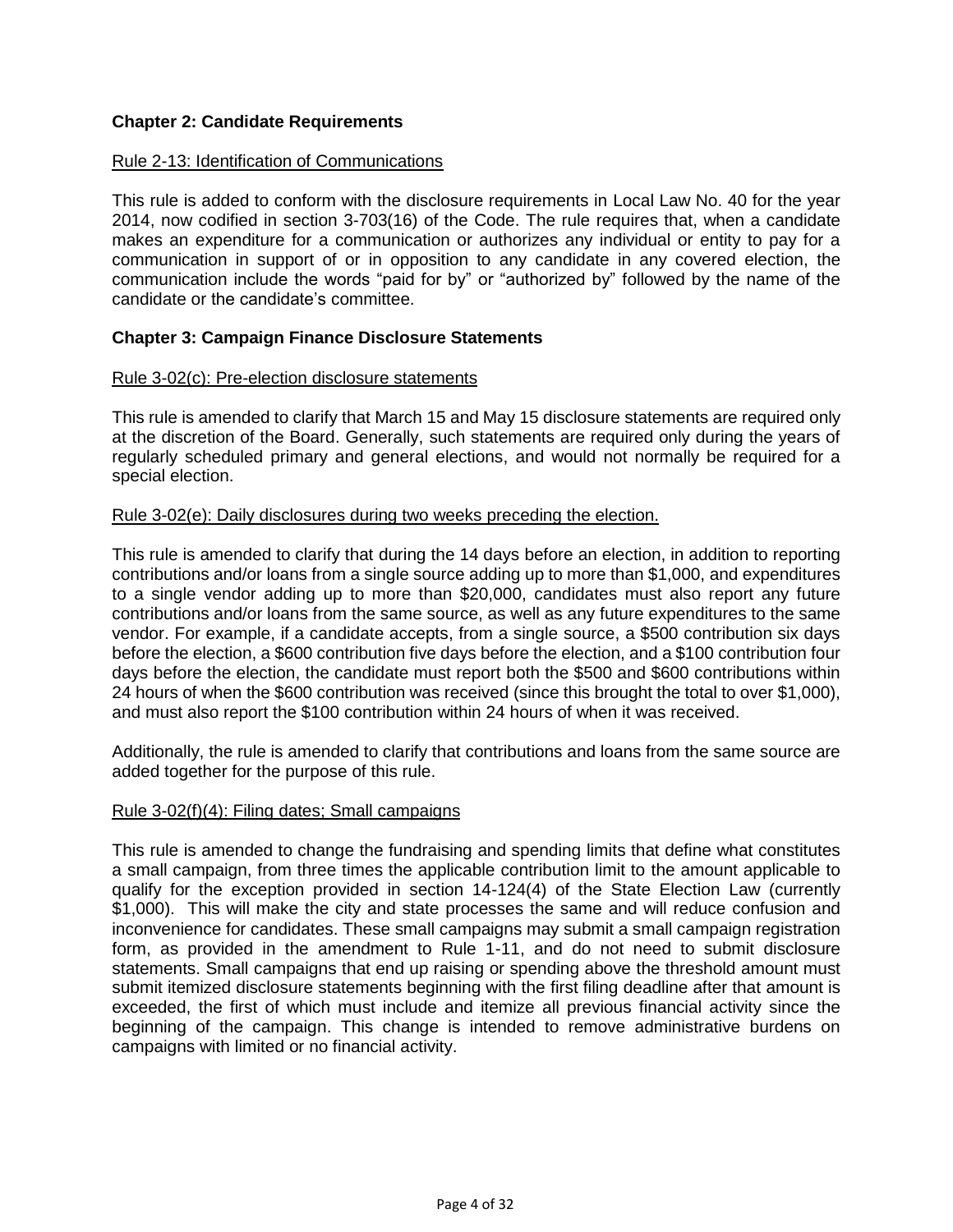### Rule 3-03(e)(5): Contributions to political committees

The amendment changes and clarifies the rule, which codifies the Board's conclusions in Final Determination No. 2009-1 (October 21, 2009), that a candidate report political contributions made out of his or her personal funds to non-candidate political committees that support or oppose candidates, such as state party committees.

Because the purpose of the rule is to prevent candidates from buying influence with contributions, the current threshold reporting amount, \$99, will be increased to \$400, which is the citywide doing business contribution limit. This new threshold is proposed because (i) it similarly targets influence buying, and (ii) these contributions will be presumed to be contributions from the candidate to his or her own campaign, and a contributor doing business with the city would be precluded from contributing to the campaign in excess of that amount. The amendment further clarifies that such contributions will be subject to all applicable expenditure and contribution limits. Contributions to registered independent expenditure committees must be reported, but are not subject to such limits.

Candidates may rebut the presumption that such contributions are in furtherance of their campaign by providing evidence demonstrating a prior relationship with the committee or previous contributions in similar amounts to the same or similar committees.

The amendment clarifies that contributions made with a candidate's personal funds as covered by this rule will not be the basis for a deduction from the candidate's public funds payment pursuant to Rule 5-01(n)(1).

Finally, the amendment provides that the requirement applies only to contributions to committees that support or oppose candidates only in New York City, and not to contributions to committees that support or oppose candidates elsewhere in New York State.

#### Rule 3-11: [Proof of Filing with the Conflicts of Interest Board; Payment of Penalties](http://www.nyccfb.info/act-program/rules/index.aspx#3_03_11)

This rule is amended to allow the Board to independently confirm that candidates have satisfied their disclosure requirements with the Conflicts of Interest Board.

#### **Chapter 4**

#### Rule 4-01(b): Receipts

Candidates must maintain records of contributions, including contribution cards, which are filled out and signed by the contributor and contain contributor information. This rule is amended to streamline the record-keeping requirements for different types of contributions. A universal affirmation statement is added that is applicable to nearly all types of contributions. This will relieve campaigns of the burden of maintaining separate types of contribution cards for each type of contribution, though campaigns still must maintain certain records for each type of contribution, as detailed in the rule. The rule also clarifies that contribution cards are required to be maintained and provided only for contributions from individual contributors, as contributions from entity contributors are not matchable.

The rule is also amended to accommodate changing banking practices. For example, there has been an increase in the frequency of electronically-issued checks that do not bear an original written signature from the contributor. Additionally, confusion has resulted from contribution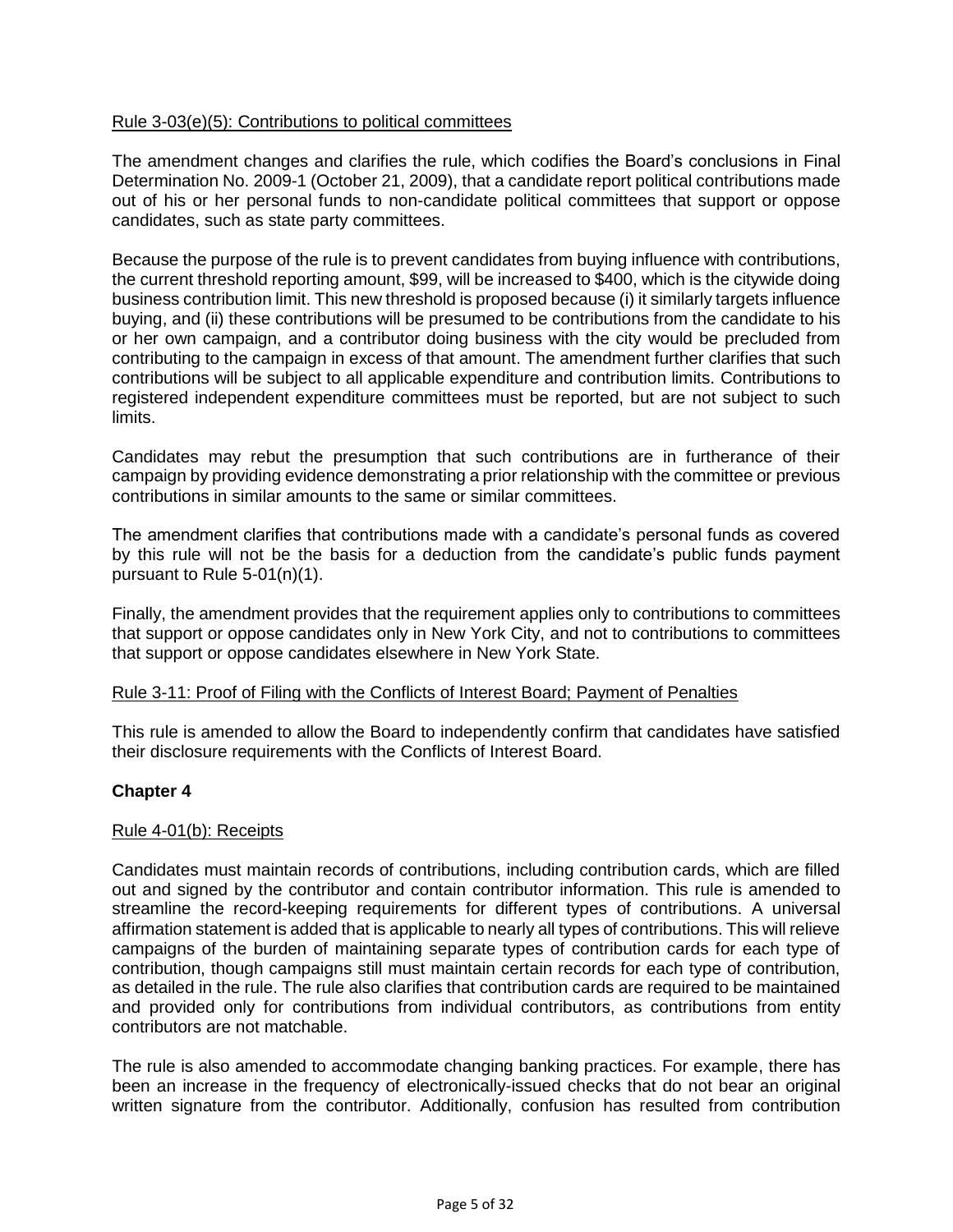checks bearing professional designations such as "M.D." and "Esq." after the contributor's name, which may indicate that the contribution originated from a corporate or business account and is thus prohibited and/or not matchable. Accordingly, in order to provide additional verification of the source of the contribution, the subdivision is amended to require that contribution cards be provided for certain contributions received by check. Such contribution cards must contain contributor information, such as address and employer information, as well as the contributor's signature, which may be compared to the signature on the check. Additionally, the amendment eliminates the requirement to maintain a unique merchant account, *i.e.*, a separate bank account to accept credit card payments, for credit card contributions; campaigns still must provide information and documentation for any merchant and/or payment processor accounts used to accept such contributions.

The rule is further amended so that merchant account statements must be provided in such form as may be required by the Board. In order to ensure that the statements contain complete and accurate information, the Board may require that campaigns authorize merchants to e-mail or otherwise transmit to the Board directly the campaign's account statements.

# **Chapter 5: Public Funds**

### Rule 5-01(d): Validity of matchable contribution claims and projected rate of invalid claims

Paragraph 21 of this rule is amended to provide that, regardless of when the contributions were received, contributions not contemporaneously reported as matchable in disclosure statements, or reported in statements that are not filed in a complete and timely manner, may be determined invalid claims for matching funds. Currently, to incentivize campaigns to file disclosure statements prior to the certification statements due by June 10 of an election year or risk losing the ability to claim contributions for match, such claims are considered invalid only if the contributions were received before May 12 in the year of the election. Because campaigns are now required to submit periodic disclosure statements throughout the election cycle, there is no reason to limit the rule's applicability to contributions received before May 12. Moreover, requiring all contributions submitted for match to be timely and accurately reported will facilitate an efficient audit process and the prompt issuance of public funds payments to eligible campaigns.

Paragraph 26 of this rule is repealed, so that campaigns making transfers to other political committees are not subject to both a deduction in total public funds payable, pursuant to the amendment proposed to Rule  $5-01(n)(1)$ , and a deduction in matching claims, pursuant to current Rule 5-01(d)(26).

#### 5-01(n): Deductions from payments

To minimize the use of public funds for purposes other than the candidate's current election, Rule 5-01(n) provides that certain types of expenditures are deemed to be made with contributions claimed to be matchable, which usually decreases the total amount of public funds payable to the campaign. This means that for each dollar a campaign spends on such expenditures, a dollar is withheld from the campaign's total matching claims and, because of the 6-1 matching ratio, six dollars are therefore withheld from the total amount of public funds payable to the campaign. For example, if a campaign made \$1,000 in 5-01(n) expenditures, that campaign's total matching claims would be reduced by \$1,000, and its total public funds payable would thus be reduced by \$6,000.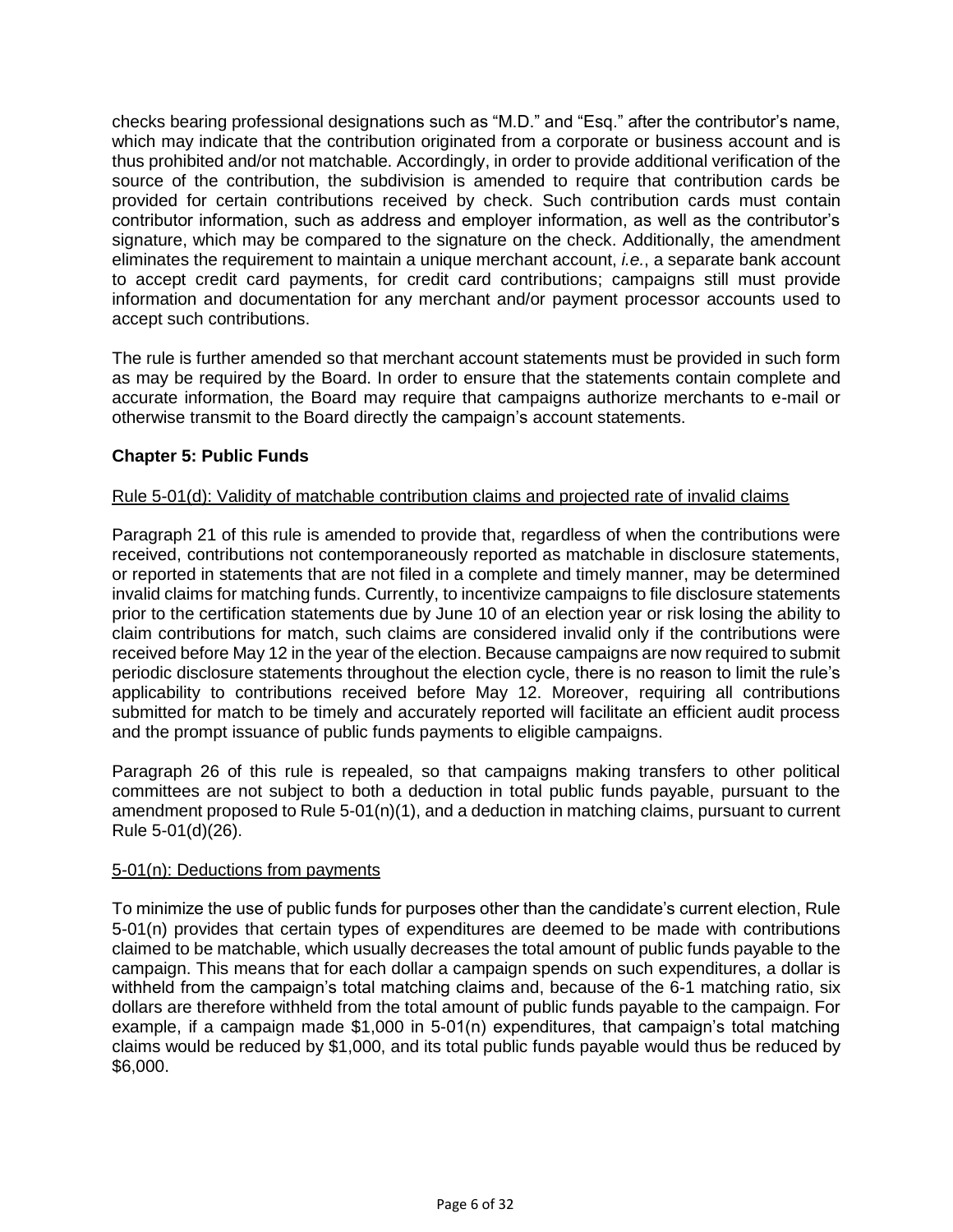This rule is amended so that rather than being withheld from a campaign's matching claims, these expenditures will be instead deducted from the total amount of public funds that may be awarded to a participant making such expenditures. Thus, under the amendment, the campaign making \$1,000 in 5-01(n) expenditures would have its total public funds payable reduced by \$1,000 rather than \$6,000. This eliminates the disproportionate burden on participants who make 5-01(n) expenditures that results under the current rule due to the 6-1 matching ratio.

A participant will no longer be able to counteract the effect of the withholding by submitting additional matching claims. Currently, because the amount of public funds payable is capped at 55% of the expenditure limit, a participant could submit sufficient valid matching claims to cancel out the effect of the 5-01(n) withholding, and still receive the maximum amount of public funds. For example, a candidate for City Council in 2013 could receive a maximum of \$92,400 (55% of the \$168,000 expenditure limit) in public funds. If a City Council candidate submitted matching claims sufficient to receive \$150,000 in public funds, and made \$5,000 in 5-01(n) expenditures, resulting in a withholding of \$30,000 (\$5,000 x 6) from his or her public funds payable amount, the payment amount would theoretically become \$120,000 (\$150,000 - \$30,000), but would remain \$92,400 because of the cap. Under the amendment, the same candidate's \$5,000 in 5- 01(n) expenditures would be deducted from its final public funds payable amount rather than the matching claims amount, resulting in a net payment of \$87,400 (\$92,400 - \$5,000).

Currently, participants may make contributions in small quantities to other political committees without incurring a public funds deduction, pursuant to the "safe harbor" provided by section 3- 705(8) of the Code. The safe harbor acknowledges that candidates may make contributions in modest amounts to other candidates to promote their own campaigns. This amendment establishes a similar safe harbor for independent expenditures by participants that is in addition to, and equal in amount to, the one provided by section 3-705(8) of the Code. This will allow participants to use public funds in modest quantities for expenditures that promote both their and other candidates' campaigns, without incurring a deduction.

The amendment further provides that expenditures to further the participant's election to the position of City Council Speaker will be subject to this deduction because such expenditures do not further the participant's election to a covered office.

Additionally, the rule currently provides that a participant may rebut the presumption that an expenditure is subject to a  $5-01(n)$  deduction by demonstrating that the expenditure was for a tangible item that promotes the candidate's campaign. This amendment clarifies that that provision is limited to spending for other political party committees and political clubs, and does not apply to expenditures made for other candidates, including independent expenditures and inkind contributions.

The amendment further provides that any funds remaining in a segregated bank account established pursuant to Rule 5-01(n) after the election must be returned, on or before December 31 in the year following the year of the election, to the contributors whose contributions were deposited into the account.

### Rule 5-03(e)(1): Unspent campaign funds

The Act provides for the candidate's repayment of public funds based on, among other factors, the amount of unspent funds. This rule is amended so that unspent funds will be calculated based on the remaining balance in a participant's authorized committee bank account on January 11 in the year following the election, unless the participant demonstrates that the funds were depleted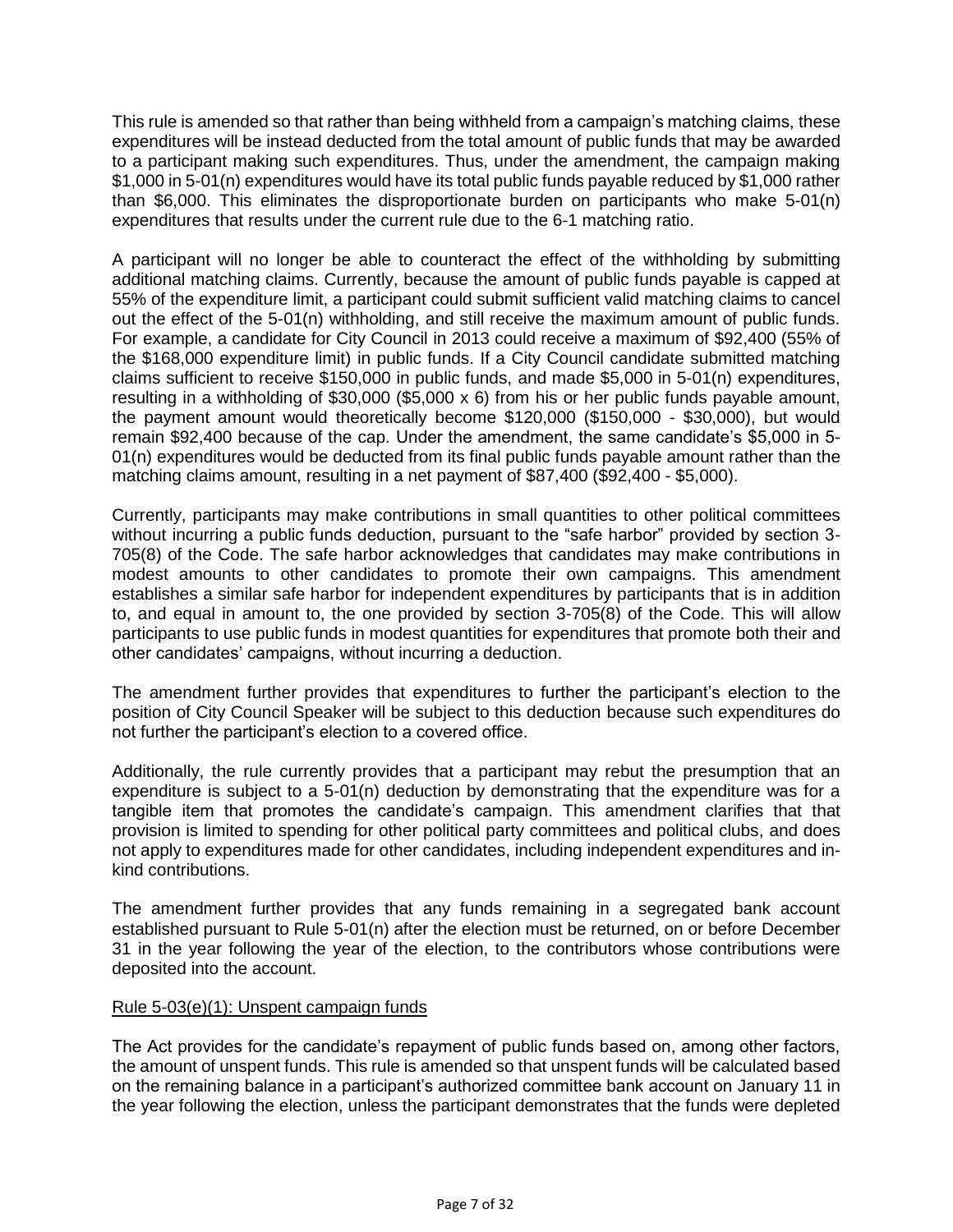in compliance with the Act and these Rules, i.e., that they were used for permissible post-election expenditures pursuant to Rule 5-03(e)(2)(ii). The amendment further provides that if a participant repays his or her entire bank balance to the Fund on or before December 31 in the year of the election, that participant will be presumed not to have an unspent funds calculation, provided that all financial activity has been and continues to be conducted in compliance with the Act and Board rules.

### **Chapter 10: Voter Education**

#### Rule 10-02(b): Candidate statements

This rule, regarding candidate print and video statements for the Voter Guide, is amended to remove the prohibition against candidates wearing pins or buttons in the photographs and videos they submit to the Board.

### **Chapter 11: Transition and Inauguration Activities**

#### Rule 11-04: Restrictions

After an election, an elected official may establish a transition and inauguration entity ("TIE") to make expenditures related to the transition to office and the inauguration. This rule is amended to require that TIEs be terminated no later than April 30 in the year after the election, or 60 days after inauguration in the case of a special election. This will facilitate speedy transitions and encourage candidates with TIEs to resolve any outstanding issues in a timely manner.

The rule is amended to clarify that loans to a TIE made after the date of the candidate's inauguration are considered donations to the TIE.

Finally, the rule is amended to allow candidates to make unlimited donations to their own TIEs from their personal funds, even if the TIE also receives donations from others. Currently, candidates are required to choose between self-funding or accepting outside donations; if they choose the latter, donations from their personal funds are subject to the same limits. This change will allow elected officials to rely more heavily on their personal funds than on donations received from outside parties, even if they cannot afford to self-fund a TIE in its entirety, which will reduce the opportunity for and appearance of corruption by minimizing the role played by donations to office holders.

#### **Chapter 13: Disclosure of Independent Expenditures**

#### Rule 13-01: Definitions

The definitions of "member" and "stockholder" are removed, as Local Law No. 15 of 2013, now codified in section 1052(a)(15)(a)(i)(5) of the Charter, exempted certain communications directed toward members and stockholders from the definition of "independent expenditure".

The definition of "principal owner" is added in order to conform with Local Law No. 41 of 2014, now codified in sections 1052(a)(15)(b) and (c) of the Charter, which requires that disclosure of contributions received by an independent spender include, among other information, the owners of any entity contributing to the independent spender on or after the first day of the calendar year preceding the covered election.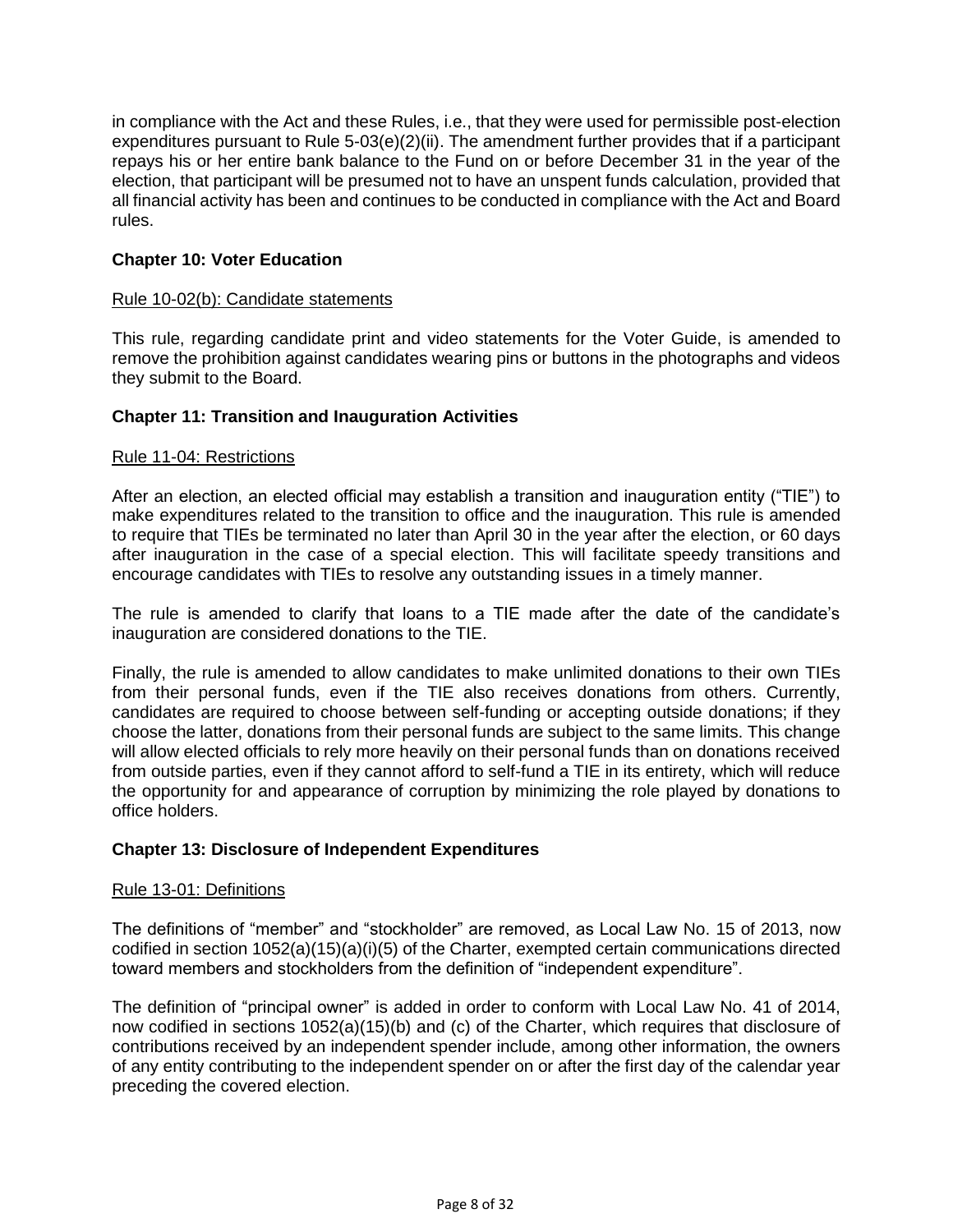#### Rule 13-02: Disclosure Statements

The rule is amended, consistent with Local Law No. 41 of 2014 and State Election Law §14- 107(4), to require that independent spenders provide employer information and copies of communications as they were distributed to the public.

The rule is also amended to remove the member/stockholder exemption. Local Law No. 15 of 2013, now codified in section  $1052(a)(15)(a)(i)(5)$  and (6) of the Charter, amended the definition of "independent expenditure" to exclude any communication by a labor or other membership organization aimed at its members, or by a corporation aimed at its stockholders.

The rule is amended, consistent with Local Law No. 41 of 2014, to require that disclosure of contributions received by independent spenders from entities covers contributions received on or after the first day of the calendar year preceding the election and includes the entity's principal owners, partners, and board members and officers, or their equivalents, or, if no natural persons exist in any such role, the name of at least one natural person who exercises control over the activities of such entity. Additionally, such spenders must disclose information about any entity or individual who, in the twelve months preceding the covered election, contributed \$25,000 or more to a major contributor, defined as any entity that, during the same period, contributed \$50,000 or more to the spender. Such information must include the name, address, and type of any entity that, and the name, residence address, occupation, and employer of each individual who, contributed \$25,000 or more to the major contributor.

#### Rule 13-04: Identification of Communications

This rule is amended to add the expanded identification requirements in Local Law No. 41 of 2014. Independent spenders must now include specific language, the substance and form of which varies depending on the type of communication, identifying the spender's controlling individuals or entities and its top donors. All required written or spoken identification must be in the primary language of the communication, except that the web address ("nyc.gov/followthemoney") must be in English.

The rule is also amended to delete the member/stockholder exemption, and to exempt candidate communications that must already be disclosed pursuant to Local Law No. 40 of 2014.

#### Rule 13-10: Penalties

This section is added to provide that agents of independent spenders are subject to these rules and may be subject to liability for penalties upon a determination of violation.

The following rules will take effect thirty days after final publication in The City Record:

### **II. Final Rules**

New material is underlined. [Deleted material is in brackets.]

"Shall" and "must" denote mandatory requirements and may be used interchangeably in the rules of the Board, unless otherwise specified or unless the context clearly indicates otherwise.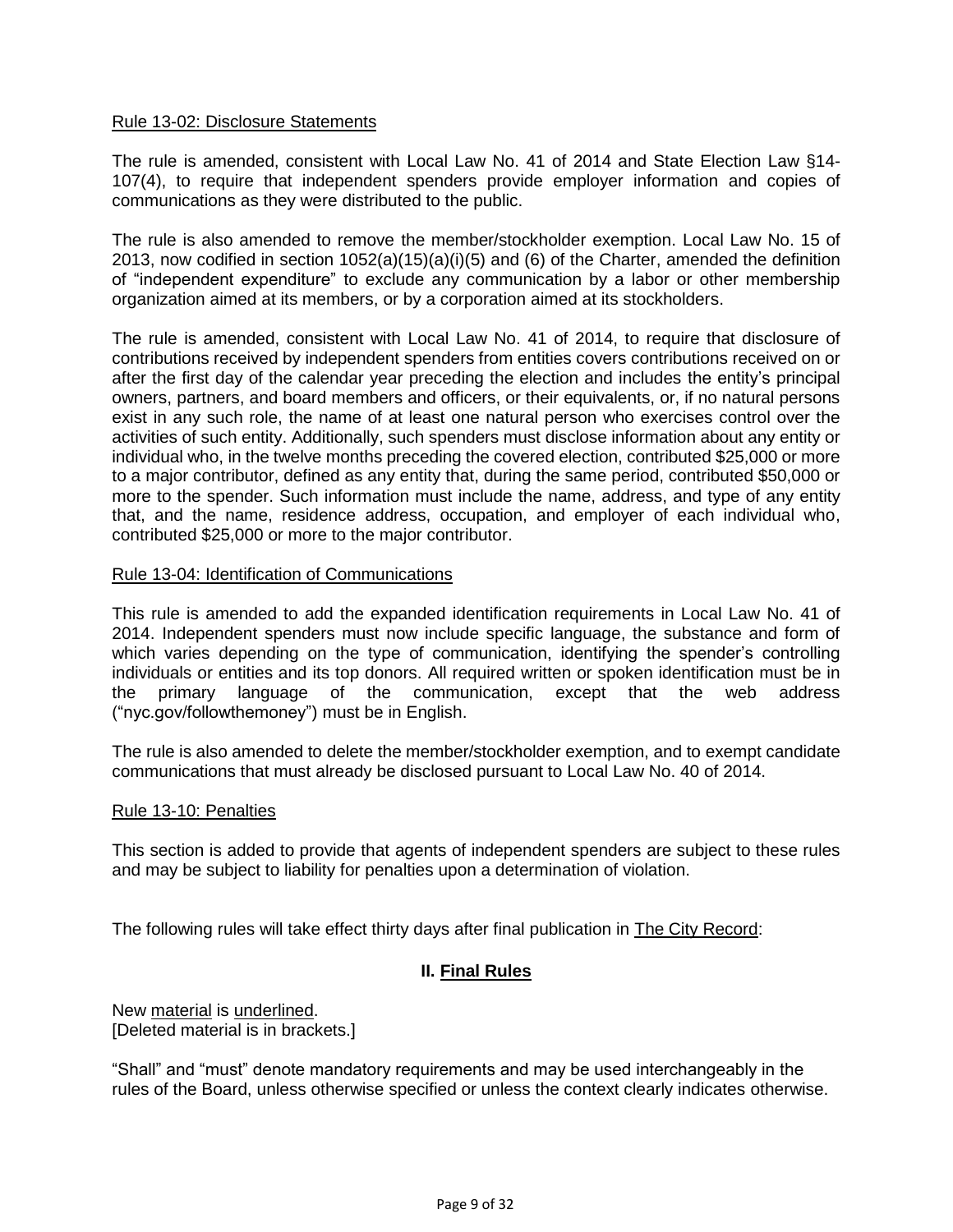**Section 1. The definition of "unspent campaign funds" in section 1-02 of chapter 1 of title 52 of the rules of the city of New York is amended, and three new definitions in alphabetical order are added, to read as follows:**

**"Election cycle"** means the period beginning on the first January 12 following the most recent general election for the specific office to which a candidate is seeking nomination or election and ending on the first January 11 following the next general election for that office.

**"Mobile fundraising vendor"** means any persons or entities that provided services to a campaign related to the processing or receipt of any text message contribution.

**"Registered user"** means the individual registered with the wireless carrier to use the specific mobile device from which a contribution made via text message was initiated.

"**Unspent campaign funds**" means[, for a participant who received public funds, the amount to be repaid to the Board under §3-710(2)(c) of the Code. This amount equals: (1) monetary contributions; plus (2) other receipts; plus (3) public funds; plus (4) loans; accepted in all elections in which the candidate was a participant held in a single calendar year or a special election; minus (5) all disbursements, including loan repayments and contribution refunds, and all outstanding debt incurred by the participant in all reporting periods for those elections, but excluding any disbursements determined by the Board not to have been made in furtherance of a political campaign for a covered election such as disbursements listed in §3-702(21)(b) of the Code and any disbursements for which the presumption set forth in subparagraphs one through eleven of §3-702(21)(a) of the Code has been rebutted. The amount of unspent campaign funds may not exceed the total public funds accepted by the participant. Funds received and disbursements made after the date of the issuance of the participant's final audit report shall not be included in the participant's unspent funds calculation] the amount a participant may be required to repay to the Board pursuant to § 3-710(2)(c) of the Code.

# **§ 2. Paragraph (2) of subdivision (c) of section 1-04 of chapter 1 of title 52 of the rules of the city of New York is amended to read as follows:**

(2) Restrictions on return. [Because participants must repay to the Board unspent campaign funds after an election, participants receiving public funds must accept and deposit all monetary receipts received for an election. A participant may not reject or return any contributions received before the first January 12 after the election once he or she has received public funds] After receiving public funds for an election, a participant may not return a contribution, unless directed by the Board to do so, until any required repayments to the Fund have been made, except if the contribution: (i) exceeds the contribution limit, including the limit applicable to contributors having business dealings with the city, (ii) is otherwise illegal, (iii) is returned because of the particular source involved, or (iv) was deposited in a separate account pursuant to Rule 2-06(c) for a runoff election that is not held.

# **§ 3. Section 1-04 of chapter 1 of title 52 of the rules of the city of New York is amended to add a new subdivision (s) to read as follows:**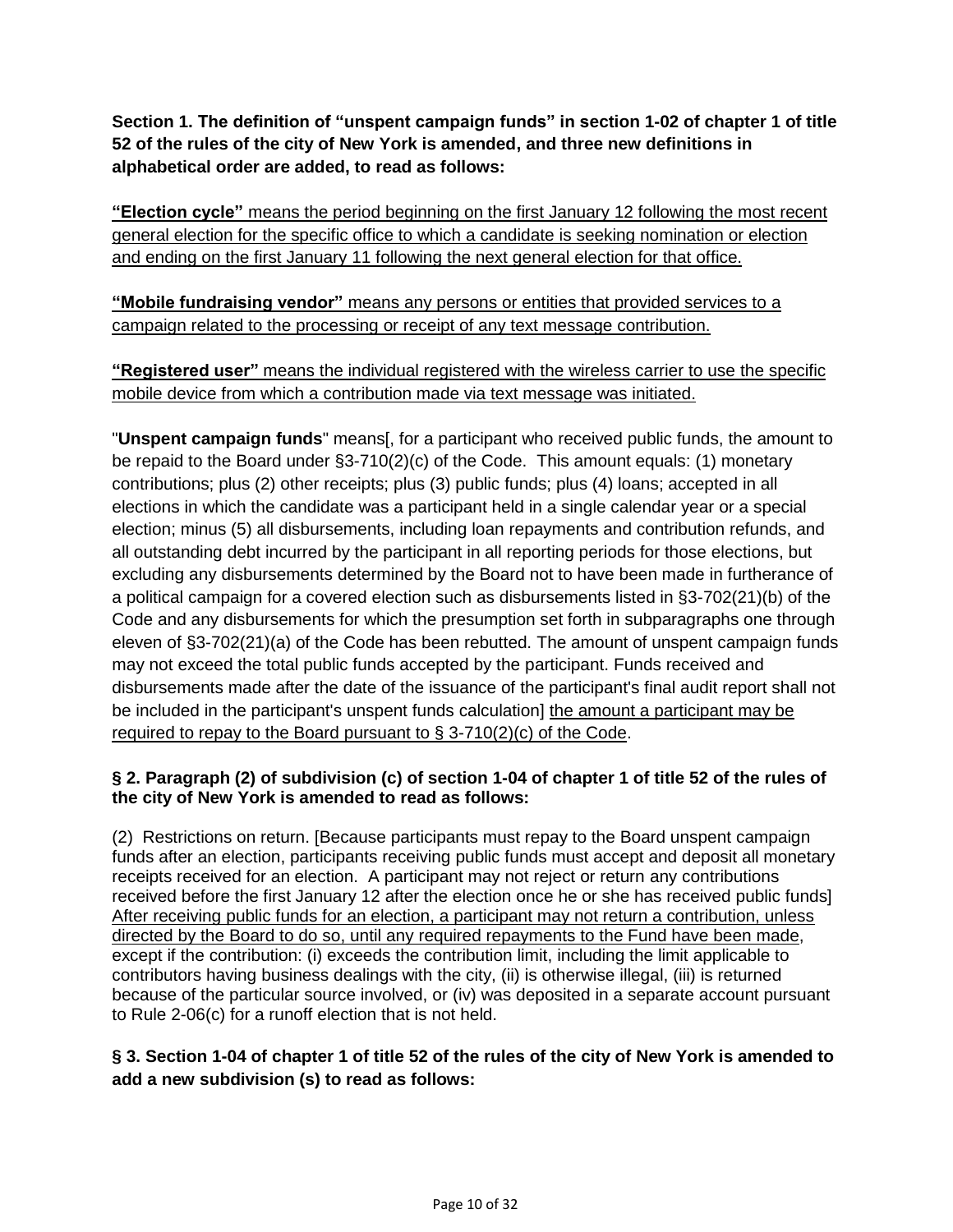(s) Candidates may not accept a contribution in violation of state or federal law.

### **§ 4. The opening paragraph of subdivision c of section 1-07 of chapter 1 of title 52 of the rules of the city of New York is amended to read as follows:**

(c) Contribution limit; prohibited contributions. Candidates have the burden of demonstrating that surplus funds and transfers of funds from committees not otherwise involved in the covered election do not derive from: (1) contributions in excess of the Act's contribution limits, including contributions that would exceed the Act's contribution limits when aggregated with other contributions accepted from the same source; or (2) contributions from sources prohibited by the Act or the Charter. In addition, participants have the burden of demonstrating that funds transferred from a committee, other than another principal committee of the same candidate, derive solely from contributions for which records demonstrating the contributors' intent to designate the contributions for the covered election have been submitted and maintained as required pursuant to Rules 3-03(c)(2) and 4-01(b)[(8)](4), respectively.

### **§ 5. Subdivision b of section 1-08 of chapter 1 of title 52 of the rules of the city of New York is amended to add three new paragraphs to read as follows:**

(b) Making an expenditure. As provided and described in §3-706 (1) and (2) of the Code, an expenditure for goods or services is made when the goods or services are received, used, or rendered, regardless when payment is made. Expenditures for goods or services received, used, or rendered in more than one year, including campaign websites, shall be attributed in a reasonable manner to the expenditure limits of §3-706(1) or (2) of the Code, as appropriate.

(1) Expenditures for campaign advertising or other campaign communications shall be attributed to the expenditure limit in effect when the advertisement or communication is distributed, broadcast, or published. For the purposes of this paragraph, "campaign advertising or other campaign communications" shall not include a campaign website. A communication that is mailed shall be considered to have been "distributed" on the date on which it was postmarked.

(2) Expenditures for services performed or deliverables provided over a period that includes both the primary and the general elections shall be attributed in a reasonable manner to the expenditure limits of § 3-706(1) and (2) of the Code, as appropriate.

(3) Notwithstanding the requirements of this subdivision, the Board may require a candidate to demonstrate that an expenditure should be attributed to the expenditure limit provided in §3- 706(1) or (2) of the Code, as appropriate, based on the timing, nature, and purpose of the expenditure.

### **§ 6. Paragraph 4 of subdivision d of section 1-08 of chapter 1 of title 52 of the rules of the city of New York is amended to read as follows:**

(4) Exempt expenses.

(i) The following shall not be subject to the expenditure limits:

[(i)] (A) expenses made for the purpose of bringing or responding to any action, proceeding, claim or suit before any court or arbitrator or administrative agency to determine a candidate's or political committee's compliance with the requirements of this chapter, including eligibility for public funds payments, or pursuant to or with respect to election law or other law or regulation governing candidate or political committee activity or ballot status;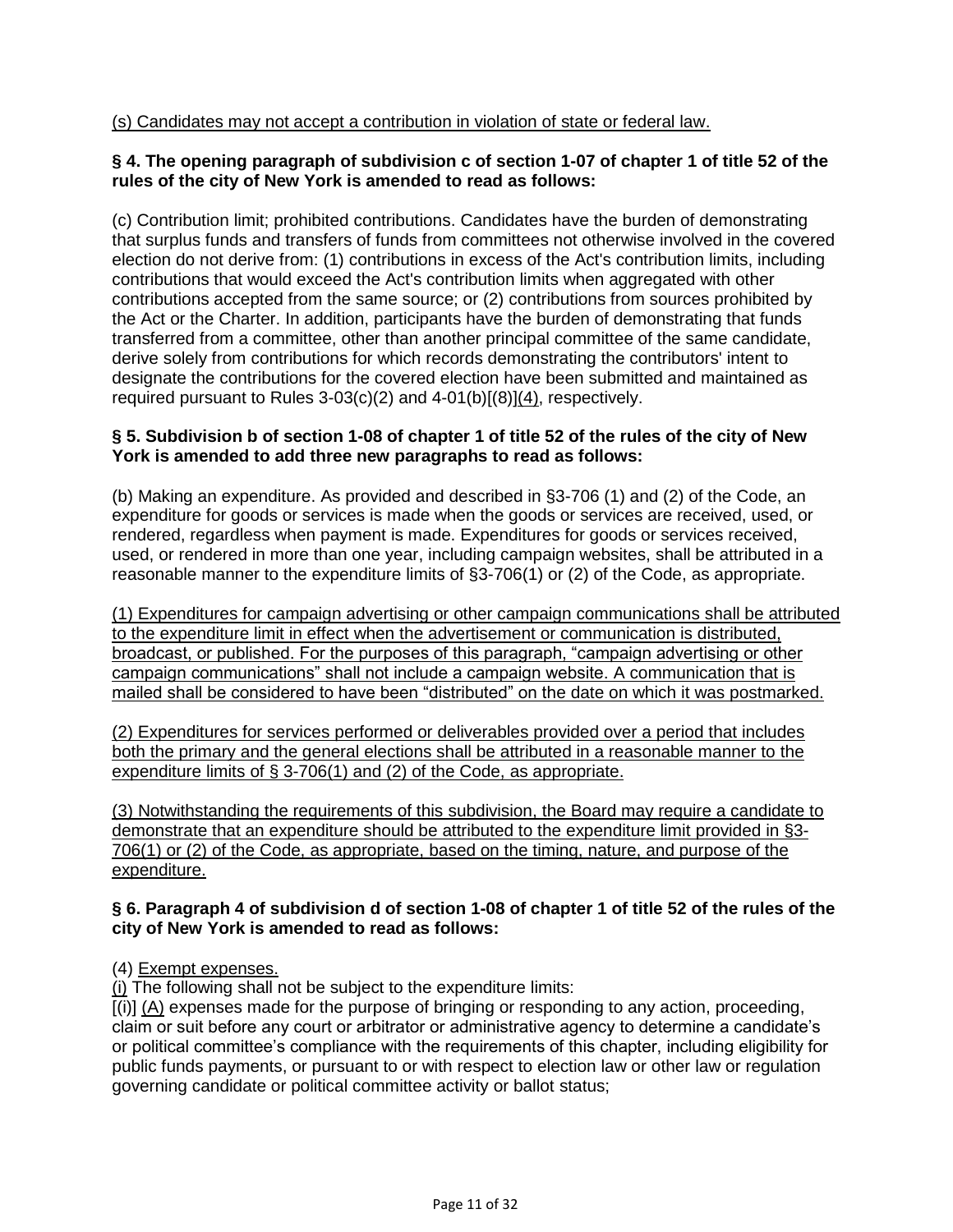[(ii)] (B) expenses to challenge or defend the validity of petitions of designation or nomination or certificates of nomination, acceptance, authorization, declination or substitution, and expenses related to the canvassing or re-canvassing of election results; and

[(iii)] (C) expenses related to the post-election audit, except as provided in subparagraph (ii) of this paragraph.

(ii) Exempt expenses related to the post-election audit shall include pre-election expenses for organizing and copying existing records in preparation for submission during the post-election audit, but shall not include pre-election expenses for:

(A) Ordinary compliance activities, such as the review of records to identify missing documents, evaluating whether documents meet Board standards, and identifying, preventing, and correcting any potential violation;

(B) Post-election work for which an invoice is issued or paid prior to the election;

(C) Salaries or other payments to campaign managers, finance chairpersons, treasurers, accountants, advisors, or other consultants;

(D) Legal or accounting fees;

(E) Costs associated with record creation and retention;

(F) Costs associated with running an office or business, such as standard bookkeeping, maintaining checkbook registers, petty cash journals, bank records, and loan records;

(G) Bookkeeping for payroll or vendor payments; and

(H) Other standard practices that political committees routinely perform as entities that raise and spend funds.

### **§ 7. Subdivision f of section 1-08 of chapter 1 of title 52 of the rules of the city of New York is amended to read as follows:**

(f) Independent expenditures. (1) [Factors for determining whether an expenditure is independent include, but are not limited to] In determining whether an expenditure is independent, the Board may consider any of the factors from the following non-exhaustive list: (i) whether the person[, political committee,] or [other] entity making the expenditure is also an

agent of a candidate;

(ii) whether [the treasurer of, or other] any person authorized to accept receipts or make expenditures for[,] the person[, political committee,] or [other] entity making the expenditure is also an agent of a candidate;

(iii) whether a candidate has authorized, requested, suggested, fostered, or otherwise cooperated in any way in the formation or operation of the person[, political committee,] or [other] entity making the expenditure;

(iv) whether the person[, political committee,] or [other] entity making the expenditure has been established, financed, maintained, or controlled by any of the same persons[, political committees,] or [other] entities as those [which] that have established, financed, maintained, or controlled a political committee authorized by the candidate;

(v) [whether the person, political committee, or other entity making the expenditure and the candidates have each retained, consulted, or otherwise been in communication with the same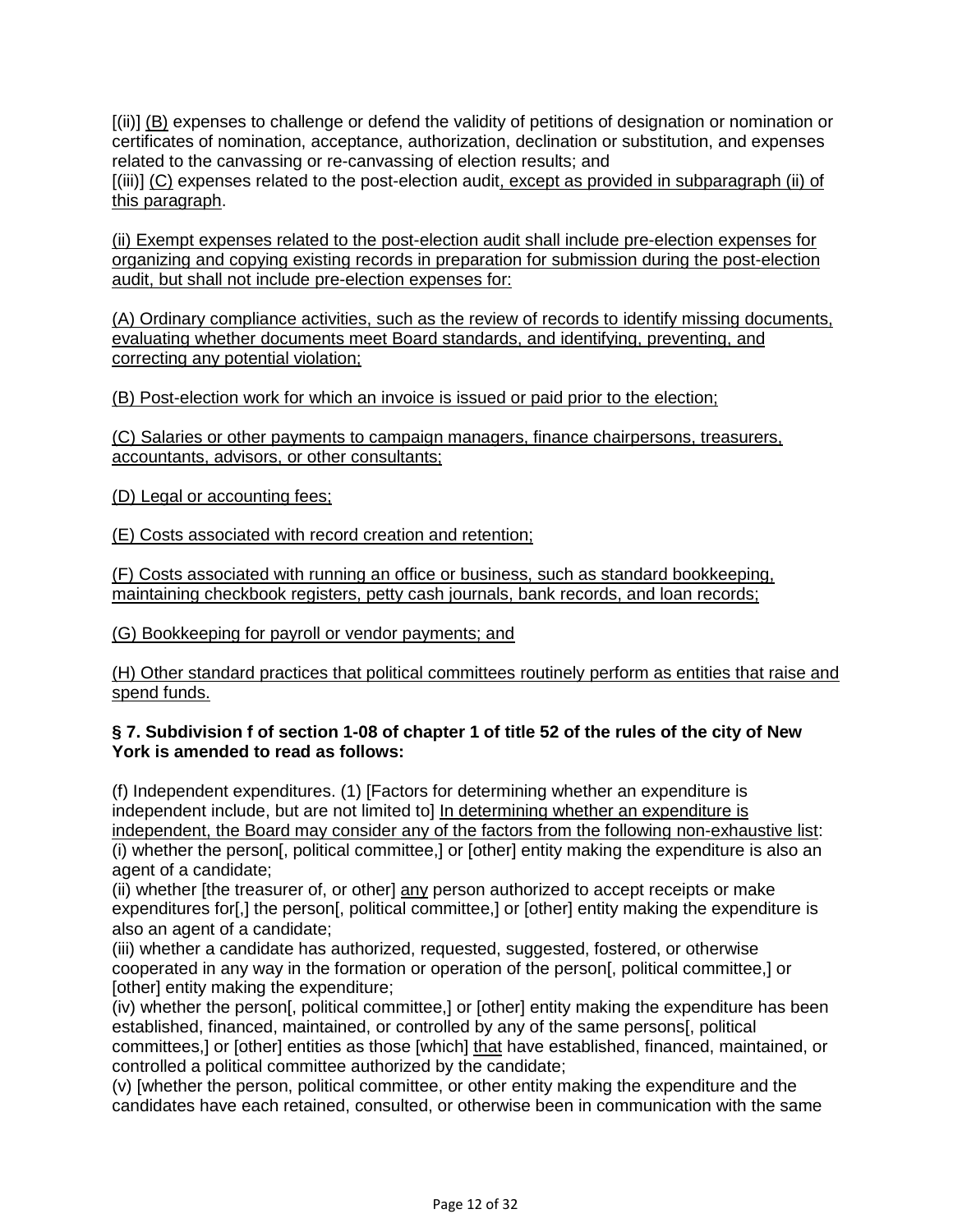third party or parties, if the candidate knew or should have known that the candidate's communication or relationship to the third party or parties would inform or result in expenditures to benefit the candidate; and

(vi)] whether the candidate[, any agent of the candidate, or any political committee authorized by the candidate] shares or rents space for a campaign-related purpose with or from the person[, political committee,] or [other] entity making the expenditure;

(vi) whether the candidate has solicited or collected funds on behalf of the person or entity making the expenditure, during the same election cycle in which the expenditure is made; (vii) whether the candidate, or any public or private office held or entity controlled by the candidate, including any governmental agency, division, or office, has retained the professional services of the person making the expenditure or a principal member or professional or managerial employee of the entity making the expenditure, during the same election cycle in which the expenditure is made; and

(viii) whether the candidate and the person or entity making the expenditure have each consulted or otherwise been in communication with the same third party or parties, if the candidate knew or should have known that the candidate's communication or relationship to the third party or parties would inform or result in expenditures to benefit the candidate.

(2) Upon consideration of the factors described in subsection (1), the Board may determine by a preponderance of evidence that an expenditure was not independent. Prior to such determination, the candidate and/or the person or entity making the expenditure shall have an opportunity to provide evidence indicating that such expenditure was independent.

(3) Financing the dissemination, distribution, or republication of any broadcast or any written, graphic, or other form of campaign materials prepared by a candidate is a contribution to, and an expenditure by, the candidate, unless this activity was not in any way undertaken, authorized, requested, suggested, fostered, or otherwise cooperated in by the candidate.

[(3)] (4) An expenditure for the purpose of promoting or facilitating the nomination or election of a candidate, which is determined not to be an independent expenditure, is a contribution to, and an expenditure by, the candidate.

[(4)] (5) (i) Communication between, or common agents shared by, parties and their nominees will not require a conclusion that all spending by the party's constituted committees and party committees in an election is an in-kind contribution to the nominee. The following expenditures made by party committees or constituted committees are not considered in-kind contributions to a candidate unless it is demonstrated that the candidate in some way cooperated in the expenditure and that the expenditure was intended to benefit that candidate:

(A) materials or activities that promote the party, or oppose another party, by name, platform, principles, history, theme, slogans, issues, or philosophy, without reference to particular candidates in an upcoming election subject to the requirements of the Act.

(B) materials or activities in connection with candidates and elections not subject to the requirements of the Act.

(C) training, compensating, or providing materials for poll watchers appointed by the party pursuant to New York Election Law §8-500.

(D) promoting party enrollment or voter turnout without reference to particular candidates in an upcoming election subject to Program requirements, including research, polling, recruitment of party employees and volunteers, and development and maintenance of voter and contributor lists.

(E) raising funds for the party without reference to particular candidates in an upcoming election subject to the requirements of the Act.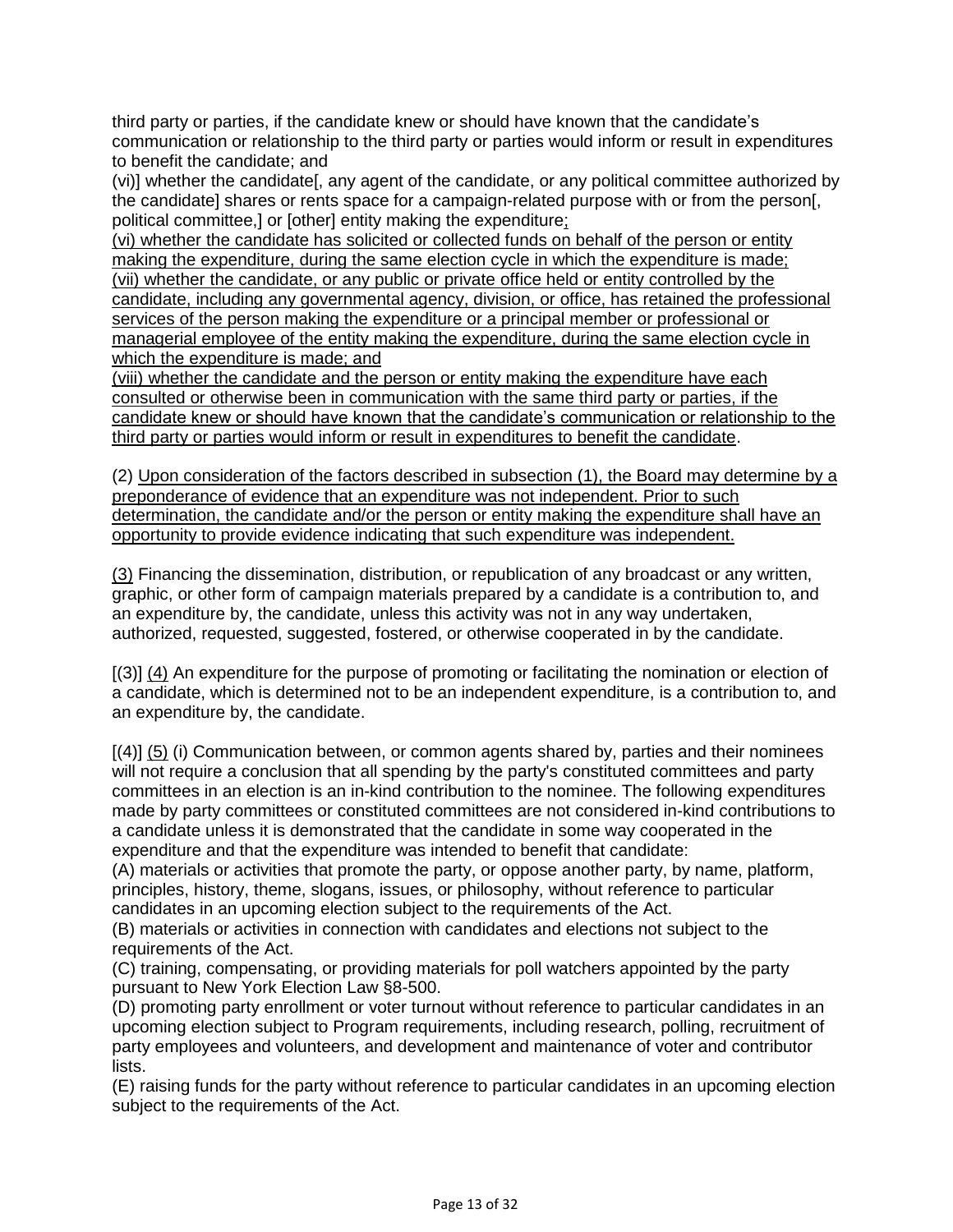(F) mailing of absentee ballot applications in a special or general election in which an office not subject to the requirements of the Act is on the ballot.

(ii) The Board may require a candidate to demonstrate in any proceeding before the Board that any of the following expenditures that are made by a party committee or constituted committee are not in-kind contributions to the candidate:

(A) expenditures for materials or activity that include an electioneering message about a clearly identified candidate for a covered election.

(B) expenditures for advertisements, broadcasting, mailings, or electronic media for a candidate or against his or her opponent, including a home page on the Internet.

(C) expenditures for which the candidate has, without making public disclosure of an outstanding liability in a timely manner, promised or made reimbursement or other payment to the party committee or constituted committee. These expenditures will be considered in-kind contributions during the time preceding the reimbursement or other payment by the candidate.

 $[(5)]$  (6) If candidates announce they are running together as a "ticket" for which they have chosen to join together in a broad spectrum of activities to promote each other's election, the Board will presume that expenditures made by one candidate's campaign for materials or activities that clearly identify the other candidate are in-kind contributions to the second candidate. The following factors would increase the burden a candidate would have in overcoming this presumption: (i) the campaigns have staff, consultants, office space, or telephone lines in common; (ii) other in-kind contributions, expenditure refunds, advances, or joint expenditures have been made between these campaigns. If the expenditures are in-kind contributions, the expenditures are subject to the apportionment requirements of Rule 1-08(h).

### **§ 8. Subparagraph xiii of paragraph 2 of subdivision g of section 1-08 of chapter 1 of title 52 of the rules of the city of New York is amended to read as follows:**

(xiii) any payment that is not made or reimbursed from an account disclosed by the participant pursuant to Rule  $1-11[(d)](a)(iv)$  or  $2-01(a)$ ;

### **§ 9. Subdivision k of section 1-08 of chapter 1 of title 52 of the rules of the city of New York is amended to read as follows:**

(k) Volunteer services. [After receiving public funds for an election, participants shall] Candidates may not pay volunteers for services already performed on a voluntary basis for that election, but may hire them as paid employees or retain them as consultants for future services. Candidates may not accept professional services on a volunteer basis from individuals who previously provided, on a paid basis, services of a similar nature to the same campaign during the same election cycle. Candidates may not accept volunteer services from any entity, or from an individual having an ownership interest of ten percent or more in, or control over, any entity that provided paid services to the same campaign during the same election cycle. Notwithstanding the foregoing, after the election, candidates may accept volunteer services from individuals who previously provided paid services.

### **§ 10. Section 1-08 of chapter 1 of title 52 of the rules of the city of New York is amended to add a new subdivision (p) to read as follows:**

(p) Expenditures not in furtherance of the campaign. In determining whether or not an expenditure is in furtherance of a candidate's nomination or election, the Board may consider any of the factors from the following non-exhaustive list: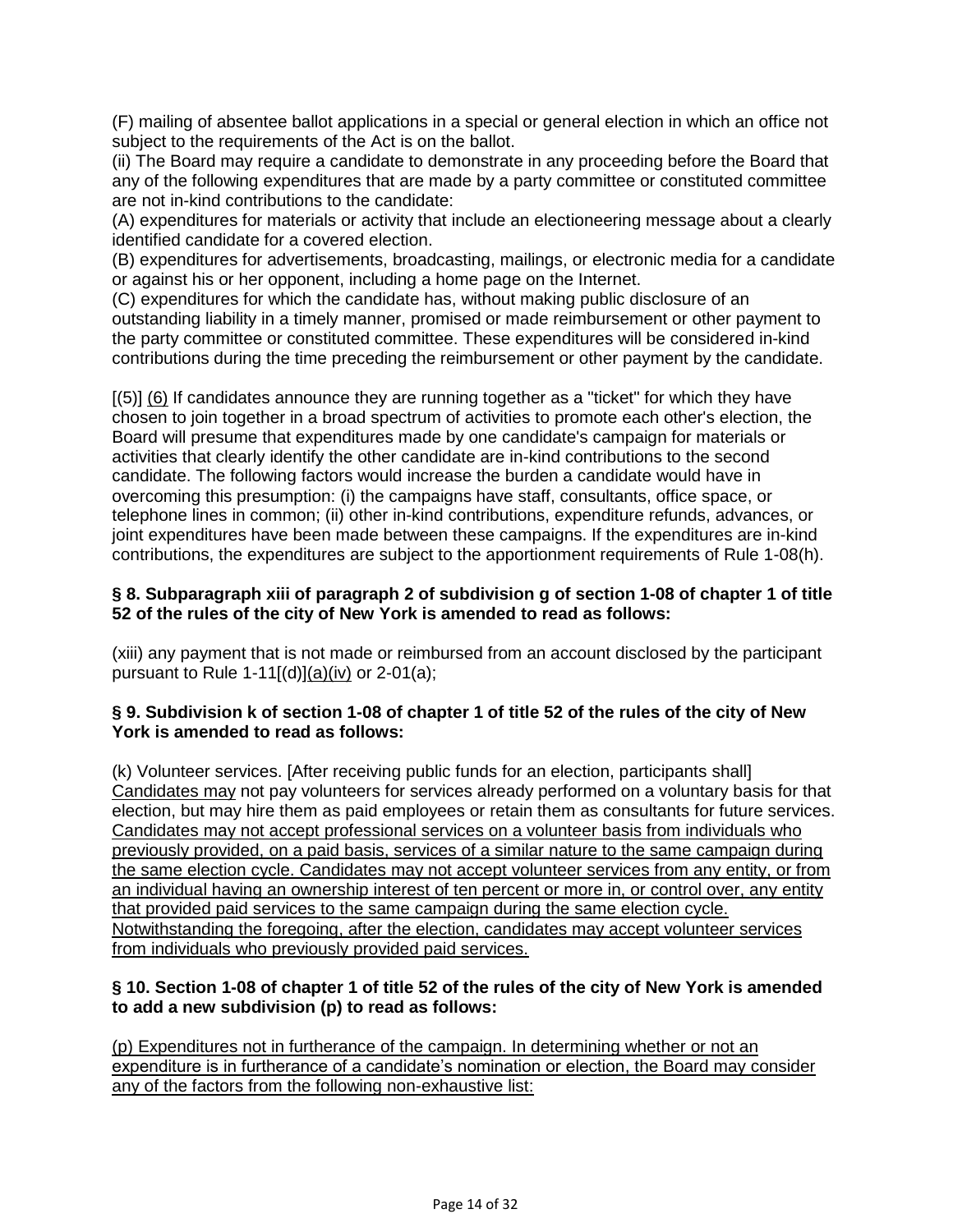- (1) the timing of the expenditure;
- (2) whether the campaign has already purchased duplicative services or equipment;
- (3) the nature of the goods or services purchased;
- $\overline{(4)}$  whether an unusually high proportion of funds was spent on a specific category of expenditure;
- (5) whether a high total dollar amount or proportion of payments was made to individuals rather than to entities;
- (6) whether the campaign has demonstrated a pattern of making other expenditures not in furtherance of the campaign or impermissible post-election expenditures; and
- (7) whether an expenditure made less than one month prior to the election, or after the election, is accompanied by the reporting of a corresponding outstanding liability.

### **§ 11. Subdivision c of section 1-09 of chapter 1 of title 52 of the rules of the city of New York is amended to read as follows:**

(c) Documentation. Disclosure statements will not be deemed complete unless submitted with the records required by  $\{\S\}$  Rules 3-04(a) and 4-01(b)(2)[,] and (3)[, and (6)] for each matchable contribution claimed in the disclosure statement.

### **§ 12. Section 1-11 of chapter 1 of title 52 of the rules of the city of New York is amended to read as follows:**

§1-11 Filer Registration.

(a) Not later than the day that a candidate files the first disclosure statement for an election, the candidate shall submit a filer registration form. The filer registration form shall include:

[(a)] (1) the candidate's name, address information and telephone numbers, e-mail address, and employment information;

[(b)] (2) the name and mailing address, and treasurer name, treasurer address information and telephone numbers, treasurer e-mail address, and treasurer employment information, of every political committee authorized by the candidate that has not been terminated, and, in the case of a participant or limited participant, an indication of which such committee is the principal committee;

[(c)] (3) the name, mailing address, e-mail address, and telephone number of any person designated by the candidate to act as liaison with the Board for each committee filing disclosure statements;

[(d)] (4) identification of all bank accounts and other depository accounts, including merchant and payment processor accounts, into which receipts have been, or will be, deposited, and all bank accounts used for the purpose of repaying debt from a previous election; and

 $[(e)]$  (5) other information as required by the Board.

(b) The candidate shall notify the Board of any material change, including any new information, or any change to any required information, concerning any political committee, bank account, [unique] merchant or payment processor account, candidate or treasurer employment, address, telephone number, or e-mail address, in the filer registration form in such manner as may be provided by the Board. The candidate shall notify the Board of any such changes no later than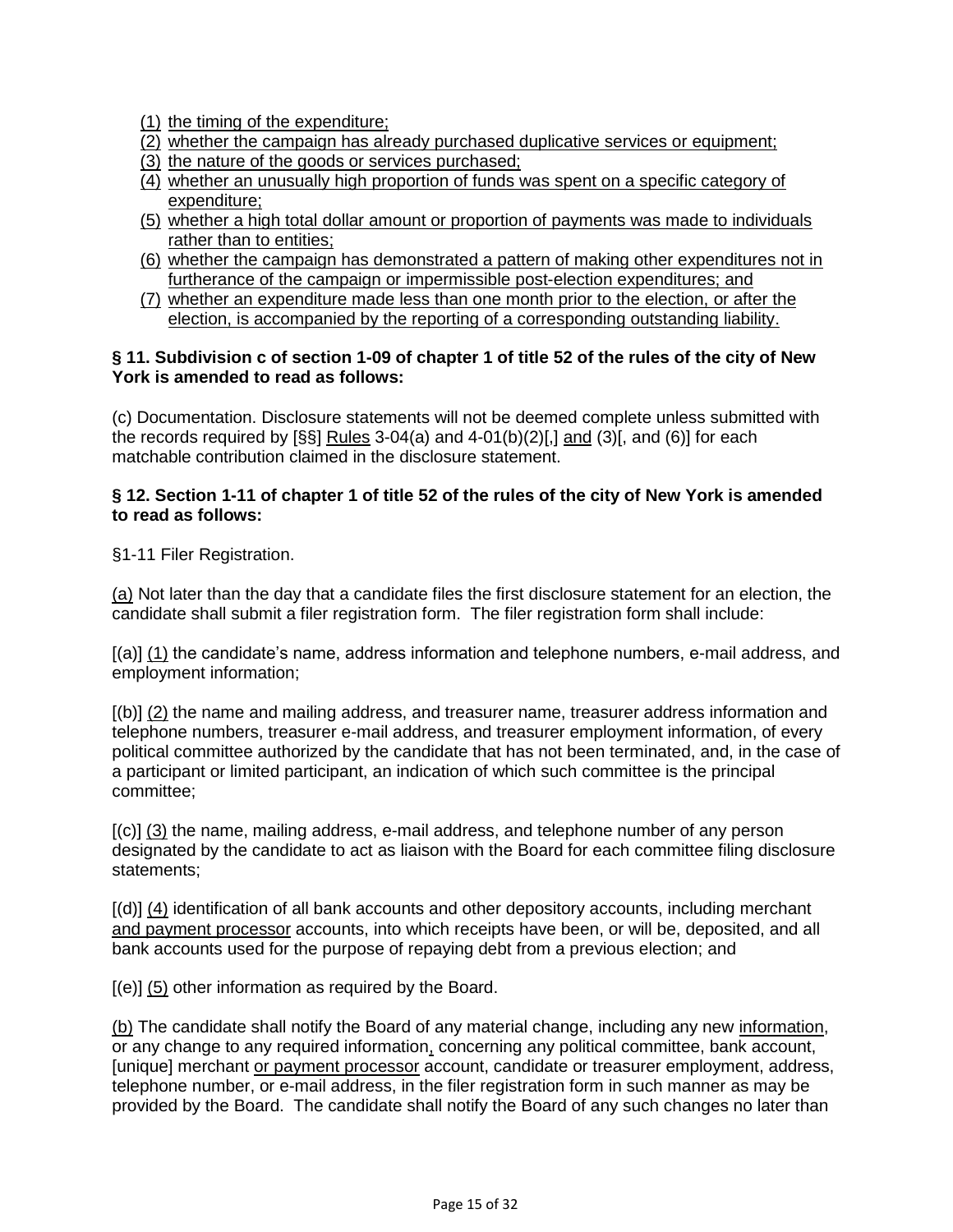the next deadline for filing a disclosure statement, or, in the case of changes that occur after the deadline for the last disclosure statement required to be filed, no later than 30 days after the date of the change; provided, however, that if the candidate has extinguished all outstanding liabilities resulting from the election to which the filer registration relates, including payment of any penalties and/or repayment of public funds owed to the Board, the candidate need not notify the Board of any material change to the filer registration information after the date the candidate's final audit report is issued, except as provided in Rule 4-03(b).

(c) Small campaign registration. If neither the expected total cumulative receipts nor the expected total cumulative expenditures of a candidate, including expenditures made with the candidate's personal funds, exceeds an amount equal to the amount applicable to qualify for the exception provided in section 14-124(4) of the State Election Law, the candidate may, instead of submitting a filer registration form, submit a small campaign registration form, which must contain such information as may be required by the Board. The small campaign registration form must also include an affirmation stating that neither the total cumulative receipts nor the total cumulative expenditures of the candidate, including expenditures made with the candidate's personal funds, will exceed the amount applicable to qualify for the exception provided in section 14-124(4) of the State Election Law, and that if such amount is exceeded, the candidate will submit a filer registration form and all subsequent required disclosure statements, beginning on or before the deadline to file the next disclosure statement.

[(f)] (d) Applicable requirements. Because the requirements of the Act and these Rules apply to financial transactions that take place before a participant or limited participant joins the Program, the Board advises candidates to comply with all applicable requirements set forth in the Act and these Rules, in anticipation of joining the Program.

[(g)] (e) Construction. The submission of a filer registration form, or an amendment thereto, shall not be construed as a statement of intent to become a candidate, to run for any particular office, or to join the Program.

### **§ 13. Chapter 2 of title 52 of the rules of the city of New York is amended to add a new section 2-13 to read as follows:**

# Section 2-13 Identification of communications

(a) When a candidate makes expenditures for any literature, advertisement, or other communication, the communication must include the words "paid for by" followed by the first and last name of the candidate or the name of the candidate's authorized committee, or, if the candidate has more than one authorized committee, the candidate's principal committee; provided that, if the name of the committee does not include the first and/or last name of the candidate, then the words "paid for by" must be followed by the first and last name of the candidate, either instead of or in addition to the name of the committee. (b) When a candidate authorizes any individual or entity, other than the candidate, to pay for any literature, advertisement, or other communication in support of or in opposition to any candidate in any covered election, the communication must include the words "authorized by" followed by the first and last name of the candidate or the name of the candidate's authorized committee, or, if the candidate has more than one authorized committee, the candidate's principal committee; provided that, if the name of the committee does not include the first and/or last name of the candidate, then the words "authorized by" must be followed by the first and last name of the candidate, either instead of or in addition to the name of the committee. (c) The identification required by subdivision a or b of this section must be in the following form: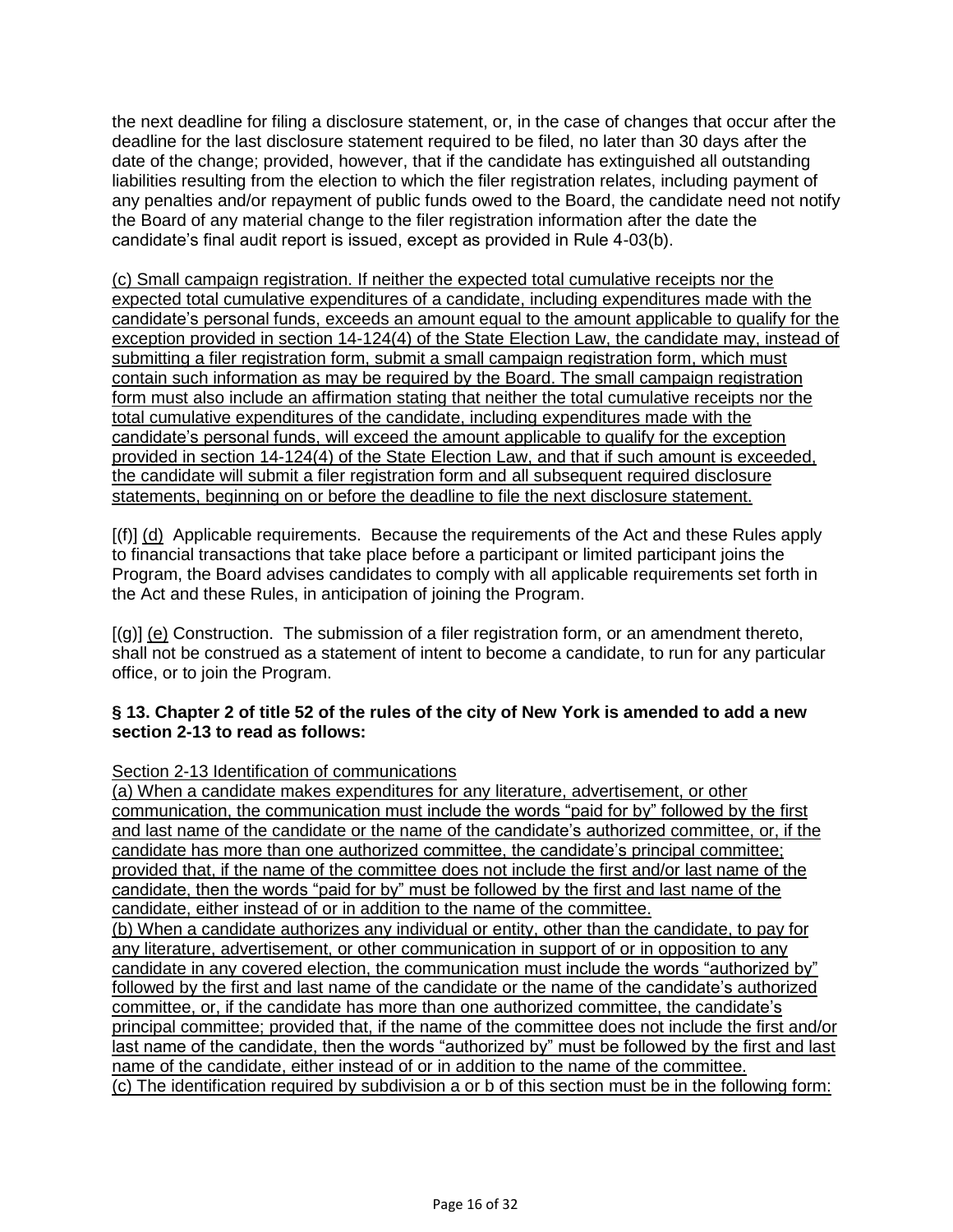(1) For printed material, an internet advertisement, or a website, the identification must be written in a font of conspicuous size and style and contained in a box within the borders of the communication.

(2) For a communication broadcast on radio, the identification must be clearly spoken at the beginning or end of the communication.

(3) For a communication broadcast by television, satellite, cable, or similar medium, the identification must be clearly spoken at the beginning or end of the communication and, simultaneous with the spoken disclosure, written in a font of conspicuous size and style contained in a box within the borders of the communication.

(4) For a telephone communication, the identification must be clearly spoken at the beginning or end of the communication. If the identification is spoken at the end of the communication, then the name of the candidate must also be clearly spoken at the beginning of the call.

(d) For communications primarily in a language other than English, all required written or spoken identification required by this rule must be in such language.

(e) This requirement may be modified by the Board concerning items upon which identification would be impractical.

## **§ 14. Subdivisions c and d of section 3-02 of chapter 3 of title 52 of the rules of the city of New York are amended to read as follows:**

(c) Pre-election disclosure statements: Pre-election disclosure statements are due 32 and 11 days before the election and, at the Board's discretion, on or by March 15 and May 15 in the year of the election. In a runoff election, the only pre-election statement is due 4 days before the election.

(d) Post-election disclosure statements: Post-election disclosure statements are due 27 days after the election, except in the case of a primary or runoff primary election, the disclosure statement is due 10 days after the election, and in the case of a runoff special election, disclosure statements are due both 27 days after the election and on the first January 15 or July 15 following the date of the runoff special election. Candidates in the special election must file both post-runoff special election disclosure statements regardless whether they were on the ballot in the runoff special election.

# **§ 15. Subdivision e of section 3-02 of chapter 3 of title 52 of the rules of the city of New York is amended to read as follows:**

(e) Daily disclosures during two weeks preceding the election. If a candidate, during the 14 days preceding an election, [(1)] accepts aggregate contributions and/or loans from a single source in excess of \$1,000[,] or [(2)] makes aggregate expenditures to a single vendor in excess of \$20,000, the candidate shall report, in a disclosure to the Board, all [such] contributions[,] and loans[, or expenditures to the Board in a disclosure, which] accepted from such source or expenditures made to such vendor during that 14-day period. The first such disclosure must be received by the Board within 24 hours after the contribution[,] or loan[, or expenditure] that causes the total to exceed \$1,000 [(in the case of contributions or loans)] is accepted or the expenditure that causes the total to exceed \$20,000 [(in the case of expenditures)] is [accepted or] made. Each subsequent disclosure must be received by the Board within 24 hours after the contribution or loan is accepted or expenditure is made. Information reported in these [daily] disclosures must also be included in the candidate's next post-election disclosure statement.

### **§ 16. Paragraph 4 of subdivision f of section 3-02 of chapter 3 of title 52 of the rules of the city of New York is amended to read as follows:**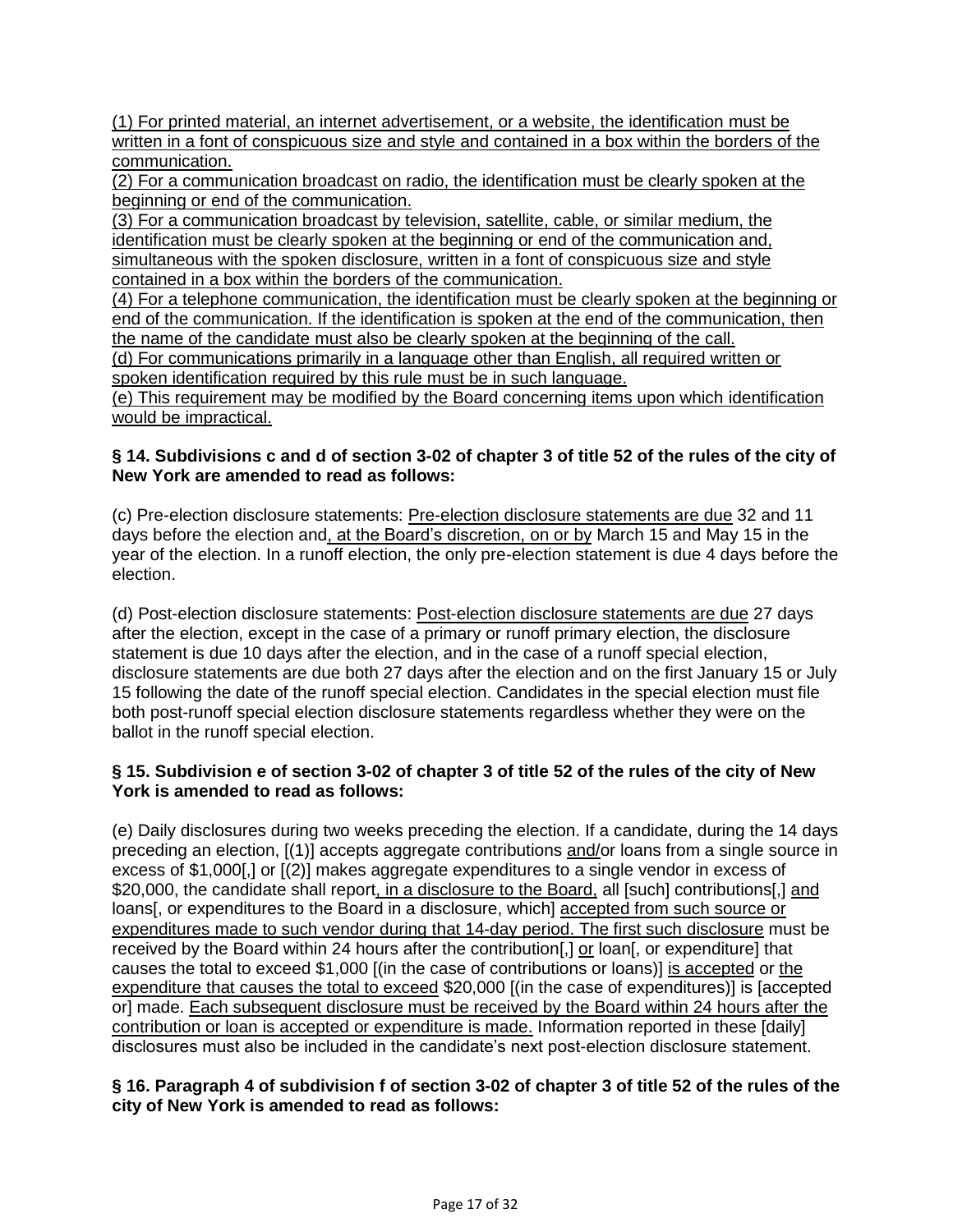(4) Small campaigns. A candidate who has filed a small campaign registration form pursuant to Rule 1-11(c) need not submit [full] disclosure statements if neither the total cumulative receipts nor the total cumulative expenditures of the candidate exceeds an amount equal to [three times the contribution limit applicable under the Act] the amount necessary to qualify for the exception provided in section 14-124(4) of the State Election Law. [On each disclosure statement filing date for which an exception is not provided pursuant to paragraph (1) or (2), the treasurer shall verify, in a manner provided by the Board, that full disclosure statements are not required to be submitted pursuant to this paragraph.] If a candidate who has filed a small campaign registration form raises or spends an amount exceeding the amount necessary to qualify for the exception provided in section 14-124(4) of the State Election Law, the candidate must submit all subsequent required disclosure statements, beginning on or before the deadline to file the next disclosure statement. The first such statement filed must include all prior financial activity beginning at the inception of the campaign.

## **§ 17. Paragraph 2 of subdivision c of section 3-03 of chapter 3 of title 52 of the rules of the city of New York is amended to read as follows:**

(2) Transfers. The candidate shall report contemporaneously the aggregate amount of each transfer and each contribution to which it is attributed. In addition, the participant shall report, in the case of a transfer from a committee not otherwise involved in the covered election, other than another principal committee of the same candidate: (i) all expenditures made by the transferor committee during the election cycle of the covered election; and (ii) all expenditures made by the transferor committee prior to the covered election cycle in connection with raising such contributions. Such reporting of expenditures shall be made in the same disclosure statement in which the transfer is reported, except that expenditures incurred during the covered election cycle for purposes other than raising or administering the transferred contributions need not be reported in disclosure statements to be filed with the Board but rather may be disclosed to the Board by providing copies of the transferor committee's New York City or New York State Boards of Elections or Federal disclosure statements. Further, the candidate shall submit contemporaneously the records required to be maintained pursuant to Rule  $4-01(b)[(8)](4)$ .

### **§ 18. Paragraph 5 of subdivision e of section 3-03 of chapter 3 of title 52 of the rules of the city of New York is amended to read as follows:**

(5) Contributions to political committees. Political contributions [of more than \$99] to political committees [(except political committees of other candidates)] that support or oppose candidates in New York City [and throughout New York State,] (except political committees of other candidates), including state party committees, that are made by a candidate with his or her personal funds and that, in the aggregate for any single political committee, exceed the contribution limit applicable to the offices of mayor, public advocate, and comptroller for contributors having business dealings with the city pursuant to section 3-703(1-a) of the Code, are presumed to be expenditures in furtherance of [his or her] the candidate's campaign and contributions from the candidate to the candidate's campaign, and, as such, must be reported to the Board. The candidate may rebut this presumption by providing evidence indicating that the contributions were not in furtherance of the candidate's campaign. Such contributions are subject to all applicable expenditure and contribution limits, except that contributions made to committees registered with the New York State Board of Elections and/or the Federal Election Commission as independent expenditure committees are not subject to such limits. Candidates must create and maintain records of such contributions. Contributions made with a candidate's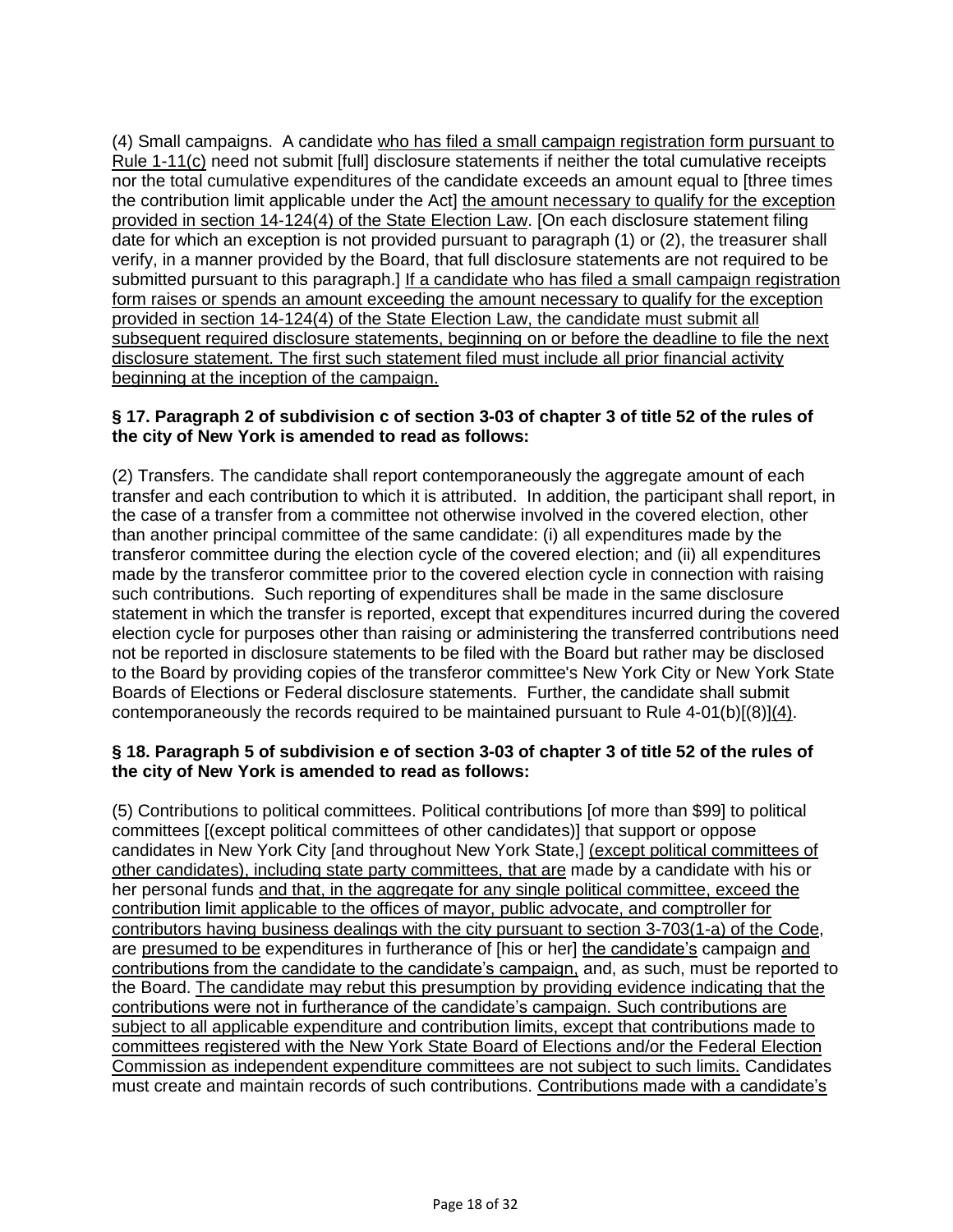personal funds as provided in this paragraph shall not be the basis for a deduction from such candidate's public funds payment pursuant to Rule 5-01(n)(1).

### **§ 19. Subdivision a of section 3-04 of chapter 3 of title 52 of the rules of the city of New York is amended to read as follows:**

(a) Threshold; Back-up documentation. A participant's disclosure statement shall indicate whether he or she has met the Act's threshold for eligibility for public funds. Participants shall submit with each disclosure statement a copy of the records required to be maintained pursuant to Rules 4-01(b)(2)[,] and (3)[, and (6)] for each matchable contribution claimed in the disclosure statement. A matchable contribution claim will be invalidated unless the records that are required to be maintained pursuant to Rules  $4-01(b)(2)[,]$  and  $(3)[,$  and  $(6)]$  are submitted with the disclosure statement in which the contribution is reported. Matchable contribution claims determined by the Board to be invalid pursuant to the Act and these Rules shall not be counted toward a participant's threshold for eligibility for public financing. This rule applies to candidates seeking to preserve matchable contribution claims received prior to filing a certification with the Board pursuant to §3-703(12)(a) of the Code.

### **§ 20. Subdivision a of section 3-11 of chapter 3 of title 52 of the rules of the city of New York is amended to read as follows:**

(a) Requirements. [Participants shall file a copy of a receipt indicating proof of compliance with] In order to be eligible to receive public funds, a participant must comply with the requirements in § 12-110 of the Code, including payment of any penalties assessed by the conflicts of interest board. [A receipt that is not filed timely] The Board may obtain confirmation of the participant's compliance from the conflicts of interest board. The failure of a participant to demonstrate such compliance by the deadline established by the conflicts of interest board may result in a delay of any payment by the Board of public funds the participant may otherwise be eligible to receive until the [Board next makes payment determinations following the submission of the next disclosure statement such participant is required to file with the Board pursuant to Rules 3- 02(b), (c), or (d)] next scheduled payment date.

(1) Due dates. [The receipt] A participant may submit proof of compliance with the Board and such proof shall be considered timely [filed] submitted if it is [filed with] submitted to the Board on or prior to the last business day of July in the year of the covered election, except as provided by paragraph (2).

(2) Special election due dates. In the case of a special election, if the deadline for filing financial disclosure reports with the conflicts of interest board pursuant to § 12-110(b)(2) of the Code is before the due date for the first disclosure statement required to be filed with the Board pursuant to [§] Rule 3-02(a)(2), the [receipt] participant's compliance with the requirements in § 12-110 of the Code shall be considered timely [filed] demonstrated to the Board if [it is filed with the Board on or prior to the due date for filing this disclosure statement with the Board] the Board receives confirmation of the participant's compliance on or prior to the disclosure statement due date. If the deadline for filing financial disclosure reports with the conflicts of interest board pursuant to § 12-110(b)(2) of the Code is on or after the due date for the first disclosure statement required to be filed with the Board pursuant to  $[\S]$  Rule 3-02(a)(2), the [receipt] participant's compliance with the requirements in § 12-110 of the Code shall be considered timely [filed] demonstrated to the Board if [it is filed with the Board] the Board receives confirmation of the participant's compliance no later than one business day after the last day for filing disclosure reports with the conflicts of interest board.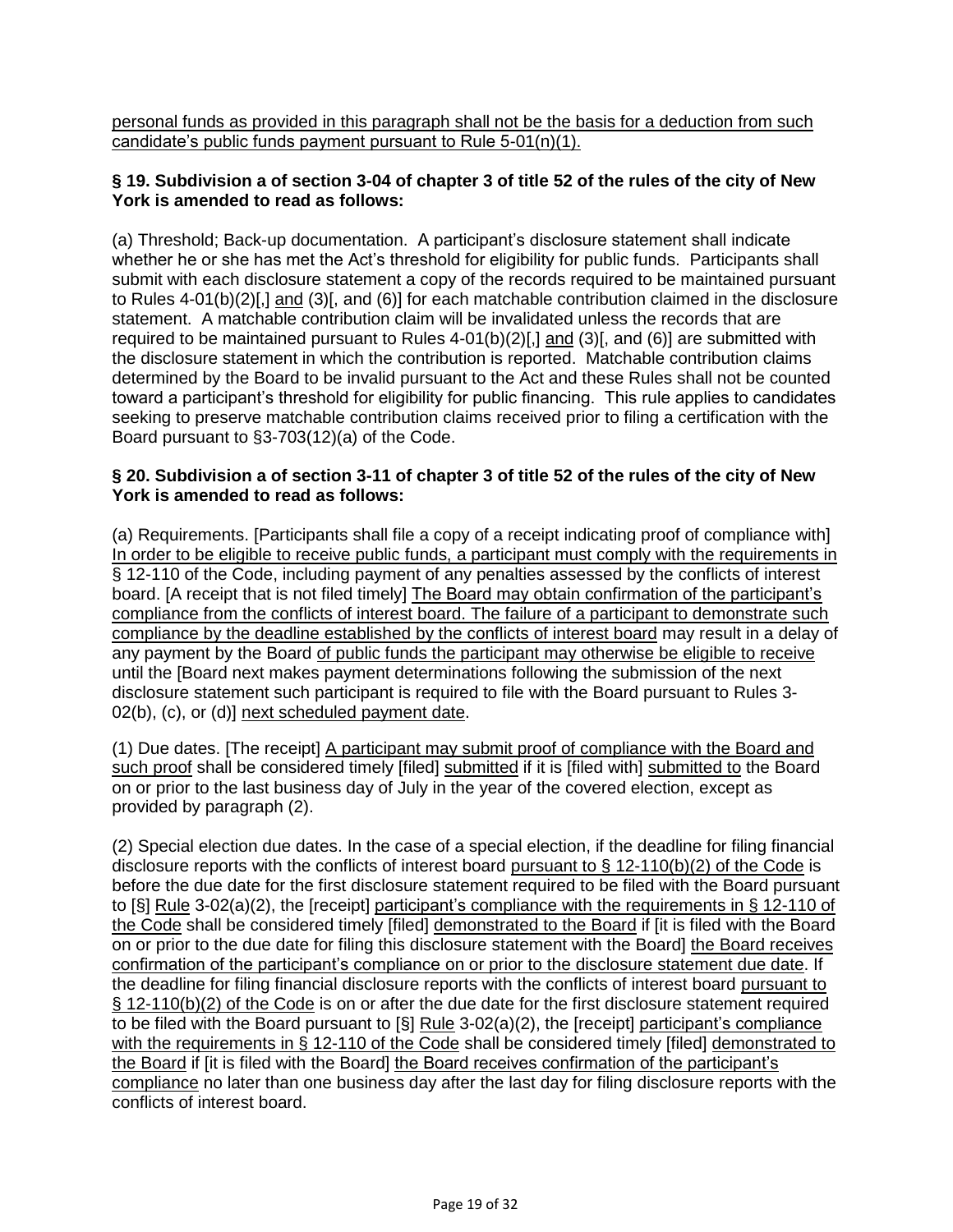### **§ 21. Subdivision b of section 4-01 of chapter 4 of title 52 of the rules of the city of New York is amended to read as follows:**

(b) Receipts. (1) Deposit slips. Candidates shall maintain copies of all deposit slips. The deposit slips shall be grouped together with the monetary instruments representing the receipts deposited into the bank or other depository accounts held by the candidate for an election, unless the candidate maintains other records that show, in a manner that similarly facilitates expeditious review, when these receipts were deposited. Where the bank or depository does not provide itemized deposit slips, candidates shall make a contemporaneous written record of each deposit. Such written record shall indicate the date of the deposit, the source and amount of each item deposited, whether each item deposited was a check, a money order, or cash, the name and title of the individual who made the deposit, and the total amount deposited.

(2) Photocopies of checks and other monetary instruments. Candidates shall maintain a photocopy of each check or other monetary instrument representing a contribution or other monetary receipt. In order for a contribution in the form of a check signed by an authorized agent of the contributor to be matchable, participants must maintain:

 $[(a)](i)$  a copy of the check upon which is printed the name of the actual contributor; and

 $[(b)]$ (ii) a document, signed by the contributor, which indicates:

 $[(i)](A)$  that the person signing the check is authorized to do so;

[(ii)](B) the date and amount of the contribution; and

[(iii)](C) the principal committee's name.

(3) [Cash and money order contribution cards] Contribution records.

(i) For each [cash and money order] contribution received, [participants and non-participants] all candidates shall maintain [a separate written record containing: (A) the contributor's name; (B) the contributor's residential address; (C) the amount of the contribution and; (D) the authorized committee's name. This record shall be signed by the contributor or, if the contributor is unable to sign his or her name, marked with an "X" and signed by a witness to the contribution. Adjacent to the signature, the contributor shall write the date on which he or she signed or marked the contribution card. The following statement shall be placed above the line for the contributor's signature: "I understand that State law requires that a contribution be in my name and be from my own funds. I hereby affirm that this contribution is being made from my personal funds, is not being reimbursed in any manner, and is not being made as a loan."] records demonstrating the source and details of the contribution as described herein. All records required to be maintained must be provided to the Board upon request.

(A) Cash and money order contributions*.* For each contribution received from an individual contributor via cash or money order, the record must be in the form of a contribution card.

(B) Check contributions.

(1) For each contribution received via check, the record must include a copy of the check made out to the authorized committee and signed by the contributor.

(2) For each contribution received from an individual contributor via check, the candidate must also maintain a contribution card, if the check used to make the contribution

(a) bears no address;

(b) bears a professional designation, such as "M.D.", "Esq.", or "C.P.A.", and a non-residential address; or

(c) is a bank-issued or electronic check that does not include an original contributor signature.

(C) Credit card contributions*.*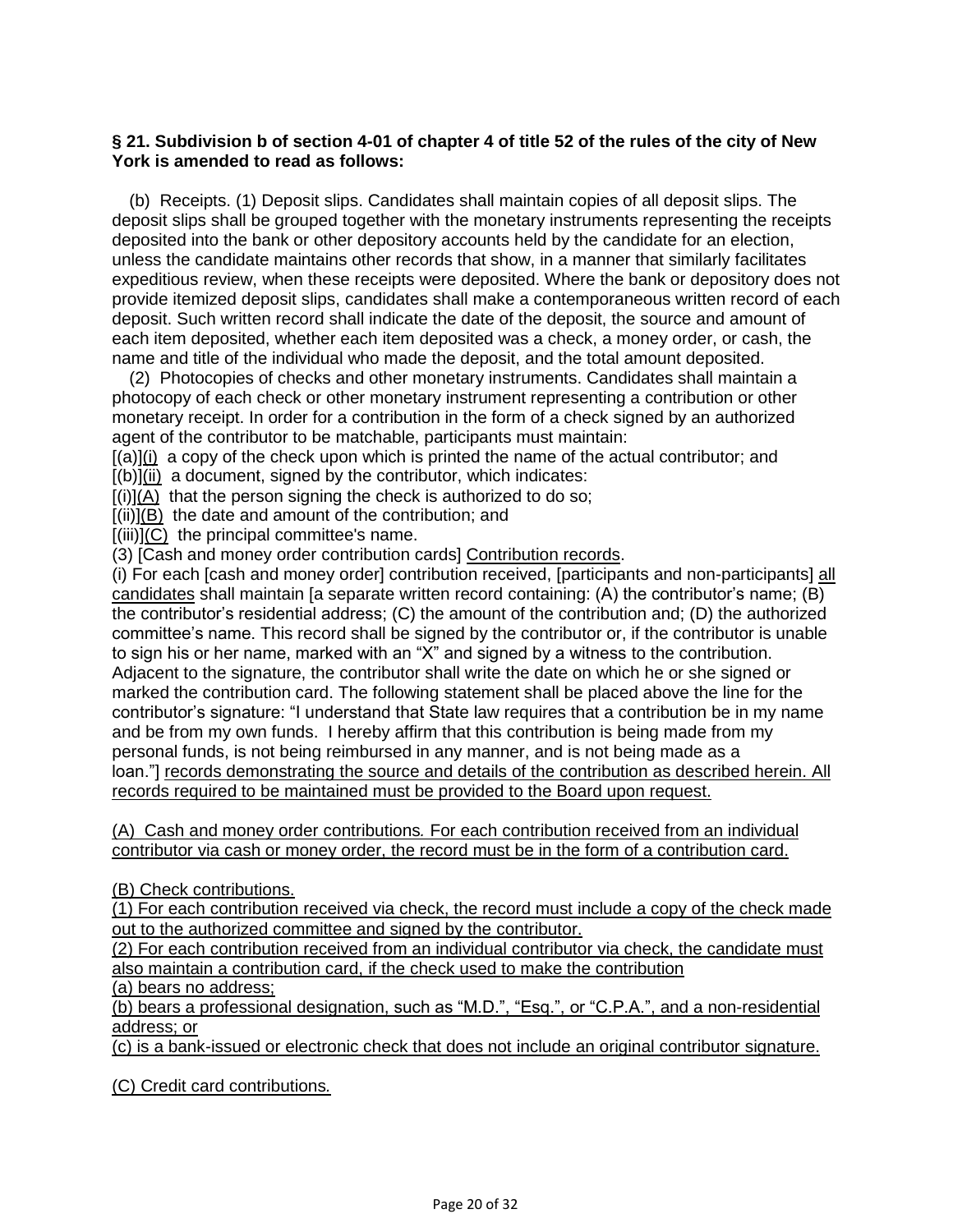(1) For each contribution received via credit card, including contributions received over the internet, the record must have been provided by the merchant or processor and must contain: the contributor's name, residential address, credit card account type, credit card account number, and credit card expiration date. In the case of credit card contributions made over the internet, the contributor must actively agree online to an affirmation statement, as required by subparagraph (ii)(A) of this paragraph, and the candidate must maintain a copy of all website content concerning the solicitation and processing of credit card contributions. In the case of credit card contributions not made over the Internet and made by individual contributors, the candidate must maintain a contribution card.

(2) The candidate must also maintain copies of the merchant account or payment processor agreement, all merchant account statements, credit card processing company statements and correspondence, transaction reports, or other records demonstrating that the credit card used to process the transaction is that of the individual contributor (including proof of approval by the credit card processor for each contribution and proof of real time address verification), the account's fee schedule, and the opening and closing dates of the account. Merchant account statements must be provided in such form as may be required by the Board.

(D) Text message contributions. For each contribution received via text message, the record must have been provided by the mobile fundraising vendor and must contain: the contributor's name, residential address, and phone number; the amount of the contribution; and the name, residential address, and phone number of the registered user of the specific mobile device used to initiate the contribution, to the extent that such information may be reasonably obtained under law. The candidate must also maintain the following records for each text message contribution received:

(1) copies of all relevant third-party vendor agreements between the candidate and mobile fundraising vendor, copies of records maintained by a mobile fundraising vendor listing contributors and amounts pledged and paid, receipts indicating fees paid by the candidate to a mobile fundraising vendor and fees deducted by such vendor, and similar records relating to the solicitation or receipt of text message contributions;

(2) copies of any content used by the candidate to solicit text message contributions; and (3) copies of any templates or scripts used by a mobile fundraising vendor to communicate with a contributor in facilitating and processing a text message contribution.

(E) Segregated account documentation*.*

- (1) Segregated account contribution cards. For each contribution from an individual contributor that the participant deposits into a segregated bank account pursuant to Rule 5-01(n)(2), the record must be in the form of a contribution card.
- (2) Segregated account bank statements, contribution cards, and checks. Participants seeking to comply with the exception contained in Rule  $5-01(n)(2)$  must submit segregated account contribution cards and copies of segregated account bank statements and checks to the Board in the manner and to the extent provided by Rule 5- 01(n) with each disclosure statement filing.

(F) Intermediaries*.* For each contribution accepted from an intermediary, including any contributions delivered to a fundraising agent, or solicited by an intermediary where such solicitation is known to the candidate, the candidate must maintain a separate record in the form of an intermediary statement. The intermediary statement must contain: the intermediary's name, residential address, employer and business address; the names of the contributors; and the amounts contributed. This record must be signed by the intermediary, or if the intermediary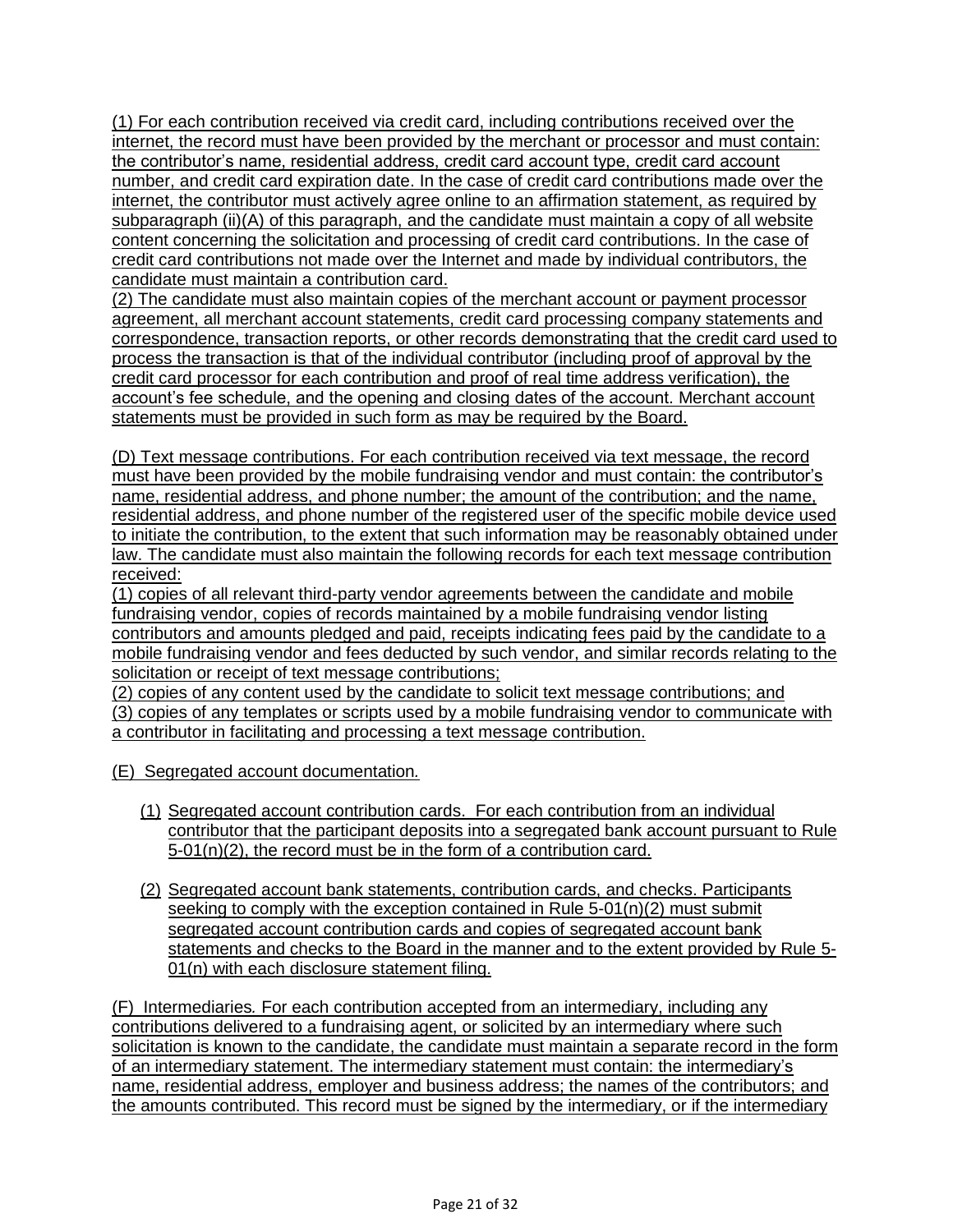is unable to sign his or her name, marked with an "X" by the intermediary and signed by a witness. Adjacent to the signature or mark, the intermediary must write the date on which he or she signed or marked the form.

## (ii) Contribution cards.

(A) Contribution cards must contain the contributor's name and residential address, the amount of the contribution, the authorized committee's name, and the contributor's selection of an instrument code corresponding to the instrument used to make the contribution. Credit card contribution cards must also contain the credit card account type, account number, and expiration date.

(B) Contribution cards must be filled out by the contributor or, if the contributor is unable to fill out the card, by another individual present at the time the contribution is made. Contribution cards must be signed by the contributor or, if the contributor is unable to sign his or her name, marked with an "X" by the contributor and signed by a witness to the contribution. Adjacent to the signature or mark, the contributor must write the date on which he or she signed or marked the contribution card. The Board shall provide a template of all contribution cards required to be maintained pursuant to this section.

(C) A contribution card that contains any additional information and signatures required by Rule 5-01(n)(2) shall also satisfy the requirements of that Rule.

(iii) Affirmation statements.

(A) Unless otherwise specified herein, above the line for the contributor's signature, contribution cards must state: "I understand that State law requires that a contribution be in my name and be from my own funds. I hereby affirm that I was not, nor, to my knowledge, was anyone else, reimbursed in any manner for this contribution; that this contribution is not being made as a loan; and that this contribution is being made from my personal funds or my personal account, which has no corporate or business affiliation."

(B) For text message contributions, the candidate must maintain records demonstrating that the contributor has certified via text message the following statement: "I certify I am the registered user of this phone and will pay the amount specified from my personal funds."

(C) Segregated account contribution cards must state, above the line for the contributor's signature: "I understand that this entire contribution will be used only (i) to pay expenses or debt from a previous election; (ii) by the candidate for an election other than the election for which this contribution is made; or (iii) to support candidates other than the candidate to whose campaign this contribution is made, political party committees, or political clubs. I further understand that this contribution will not be matched with public funds. I understand that State law requires that a contribution be in my name and be from my own funds. I hereby affirm that I was not, nor, to my knowledge, was anyone else, reimbursed in any manner for this contribution; that this contribution is not being made as a loan; and that this contribution is being made from my personal funds or my personal account, which has no corporate affiliation."

(D) Intermediary statements must state, above the line for the intermediary's signature: "I hereby affirm that I did not, nor, to my knowledge, did anyone else, reimburse any contributor in any manner for his or her contribution, and that none of the submitted contributions were made by the contributor as a loan. The making of false statements in this document is punishable as a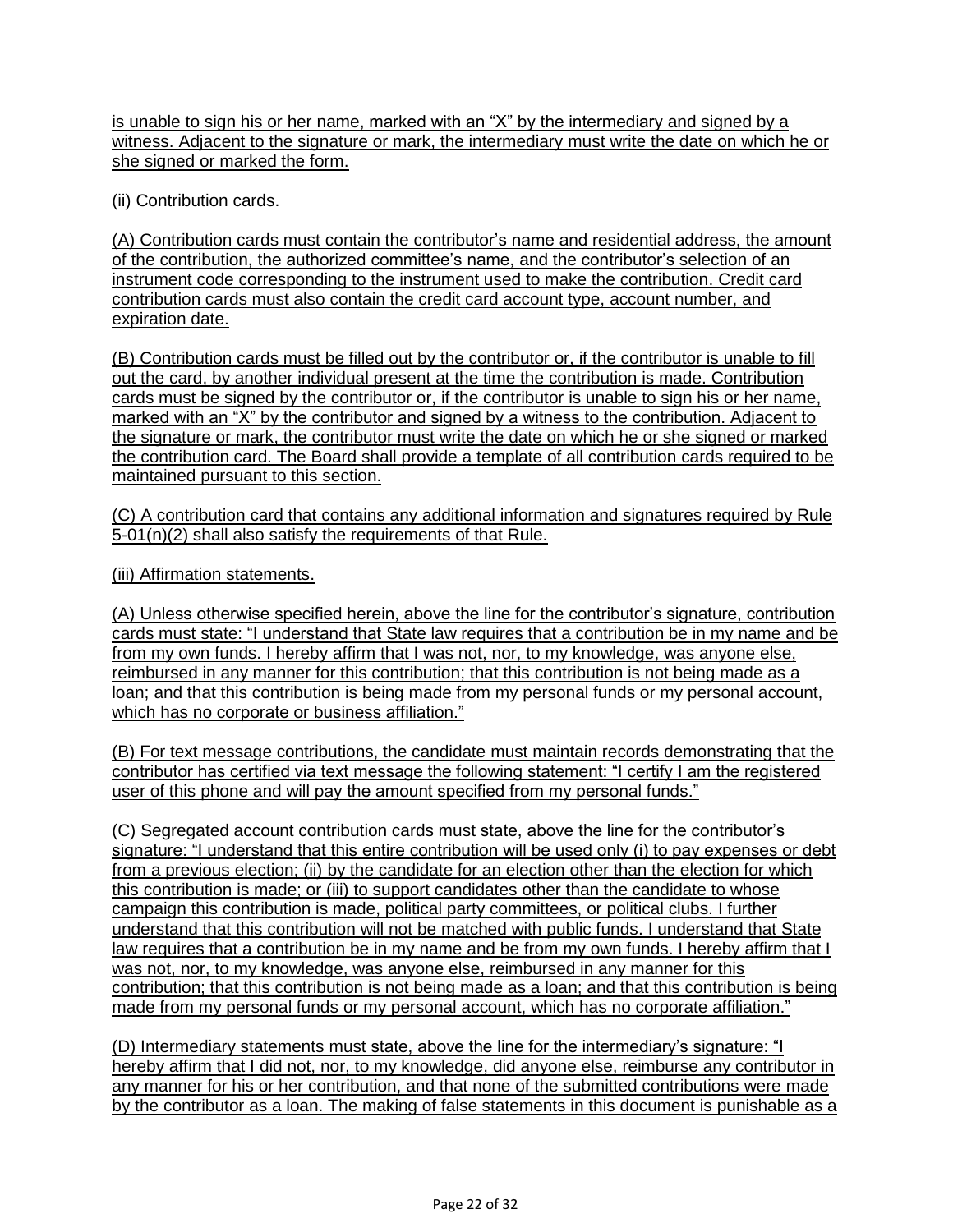#### class E felony pursuant to § 175.35 of the Penal Law and/or a Class A misdemeanor pursuant to § 210.45 of the Penal Law."

[(iii) A contribution card which contains any additional information and signatures required by Rule 5-01(n)(2) shall also satisfy the requirements of that Rule.

(4) Text message contributions. For the purposes of this rule, "registered user" shall mean the individual registered with the wireless carrier to use the specific mobile device from which the contribution was initiated. Whenever a candidate accepts a text message contribution, the candidate must maintain:

(a) copies of all relevant third-party vendor agreements between the candidate and mobile fundraising vendor, copies of records maintained by a mobile fundraising vendor listing contributors and amounts pledged and paid, receipts indicating fees paid by the candidate to a mobile fundraising vendor and fees deducted by such vendor, and similar records relating to the solicitation or receipt of text message contributions;

(b) records demonstrating:

(1) the contributor's name, residential address, and phone number,

(2) the amount of the contribution,

(3) the name and residential address of the registered user of the specific mobile device used to initiate the contribution, to the extent that such information may be reasonably obtained under law; and

(4) that the contributor has certified via text message the following statement: "I certify I am the registered user of this phone and will pay the amount specified from my personal funds."; (c) copies of any content used by the candidate to solicit text message contributions; and (d) copies of any templates or scripts used by a mobile fundraising vendor to communicate with a contributor in facilitating and processing a text message contribution.

(5) Intermediary contribution statements. For each instance in which a candidate accepts contributions from an intermediary, including any contributions delivered to a fundraising agent, or receives contributions solicited by an intermediary where such solicitation is known to the candidate, the candidate shall maintain a separate written record of the intermediary's name, residential address, employer and business address as well as the names of the contributors and the amounts contributed. This record shall contain the statement: "I hereby affirm that I did not, nor to my knowledge, did anyone else, reimburse any contributor in any manner for his or her contribution and none of the submitted contributions was made by the contributor as a loan." This record shall be signed by the intermediary, or if the intermediary is unable to sign his or her name, marked with an "X" and signed by a witness. In addition, the record shall contain the following statement: "The making of false statements in this document is punishable as a class E felony pursuant to section 175.35 of the Penal Law and/or a Class A misdemeanor pursuant to section 210.45 of the Penal Law."

(6) Credit card contributions. For each instance in which a candidate accepts contributions by credit card, including contributions received over the Internet, the candidate shall maintain a copy of the unique merchant account agreement as well as copies of all merchant account statements, credit card processing company statements and correspondence, transaction reports or other records demonstrating that the credit card used to process the transaction is that of the individual contributor (including proof of approval by the credit card processor for each contribution and proof of real time address verification), and a separate written record of the contributor's name, residential address, credit card account type, credit card account number, and credit card expiration date. This record shall contain the statement: "I understand that State law requires that a contribution be in my name and be from my own funds. I hereby affirm that this contribution is being made from my personal credit card account, billed to and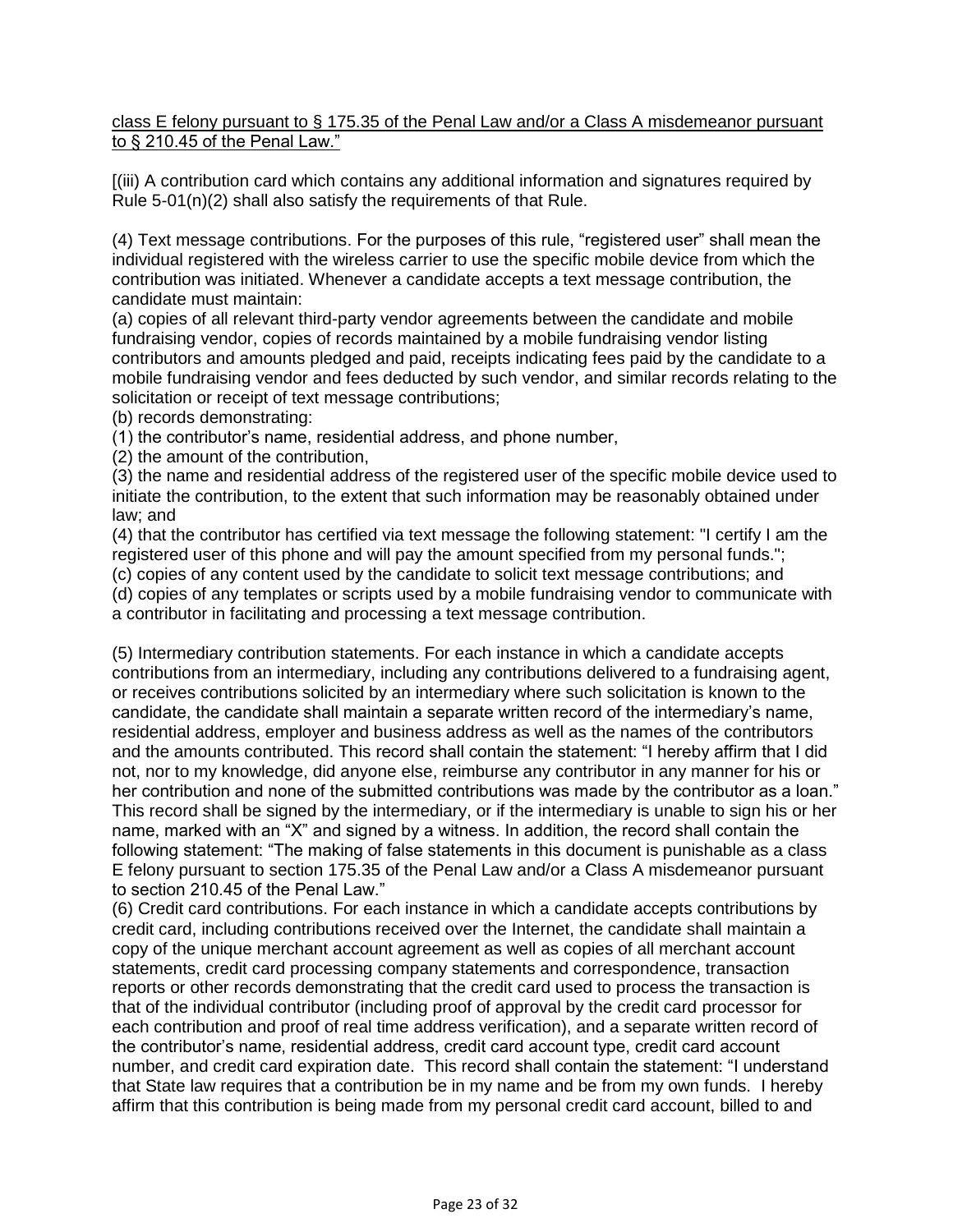paid by me for my personal use, and having no corporate or business affiliation, and is not being made as a loan." This record shall be signed by the contributor, or if the contributor is unable to sign his or her name, marked with an "X" and signed by a witness. Adjacent to the signature or mark, the contributor or witness shall write the date on which he or she signed the record. The Board shall provide a specimen of this card. Notwithstanding the requirements of this paragraph, in the case of credit card contributions made over the Internet, authorization cards need not be signed by the contributor. In addition, if the candidate accepts credit card contributions over the Internet, the candidate shall maintain a copy of all website content concerning the solicitation and processing of credit card contributions.

(7) Segregated Account Contribution Cards. Participants shall maintain a written record of the contributor's name, residential address, contribution amount, and date for each contribution which the participant deposits into a segregated bank account pursuant to Rule 5-01(n)(2). The record shall be signed by the contributor or, if the contributor is unable to sign his or her name, marked with an "X" and signed by a witness to the contribution, and the following statement shall be placed above the signature line: "I understand that this entire contribution will be used only (i) to pay expenses or debt from a previous election; (ii) by the candidate for an election other than the election for which this contribution is made; or (iii) to support candidates other than the candidate to whose campaign this contribution is made, political party committees, or political clubs. I further understand that this contribution will not be matched with public funds. I understand that State law requires that a contribution be in my name and be from my own funds. I hereby affirm that this contribution is being made from my personal funds, is not being reimbursed in any manner, and is not being made as a loan." Adjacent to the signature or mark, the contributor or witness shall write the date on which he or she signed the record. The Board shall provide a specimen of this card.

(8)](4) Transfers. Candidates shall obtain and maintain all records specified by the Board regarding transfers, including, but not limited to, in the case of transfers from a committee not otherwise involved in the covered election, other than another principal committee of the same candidate, a record, obtained prior to receipt of the transfer, demonstrating, for each contribution to be transferred to a participant's authorized committee, the contributor's intent to designate the contribution for the covered election. This record shall contain the statements: "I understand that this contribution will be used by the candidate for an election other than that for which the contribution was originally made. I further understand that the law requires that a contribution be in my name and be from my own funds. I hereby affirm that this contribution was made from my personal funds, is not being reimbursed in any manner, and is not being made as a loan." This record [shall] must be signed by the contributor, or, if the contributor is unable to sign his or her [own] name, marked with an "X" by the contributor and signed by a witness to the contribution. Adjacent to the signature or mark, the contributor [or witness shall] must write the date on which he or she signed or marked the record.

### **§ 22. Paragraph 21 of subdivision d of section 5-01 of chapter 5 of title 52 of the rules of the city of New York is amended to read as follows:**

(21) contributions [received before May 12 in the year of the election] that were not contemporaneously reported as matchable in disclosure statements or were reported in such statements that were not filed in a complete and timely manner;

### **§ 23. Paragraphs 26 through 29 of subdivision d of section 5-01 of chapter 5 of title 52 of the rules of the city of New York are amended to read as follows:**

(26) [transfers made to a political committee that is not authorized for an election in which the candidate is currently a participant, as described in Rule 5-01(n)(1); and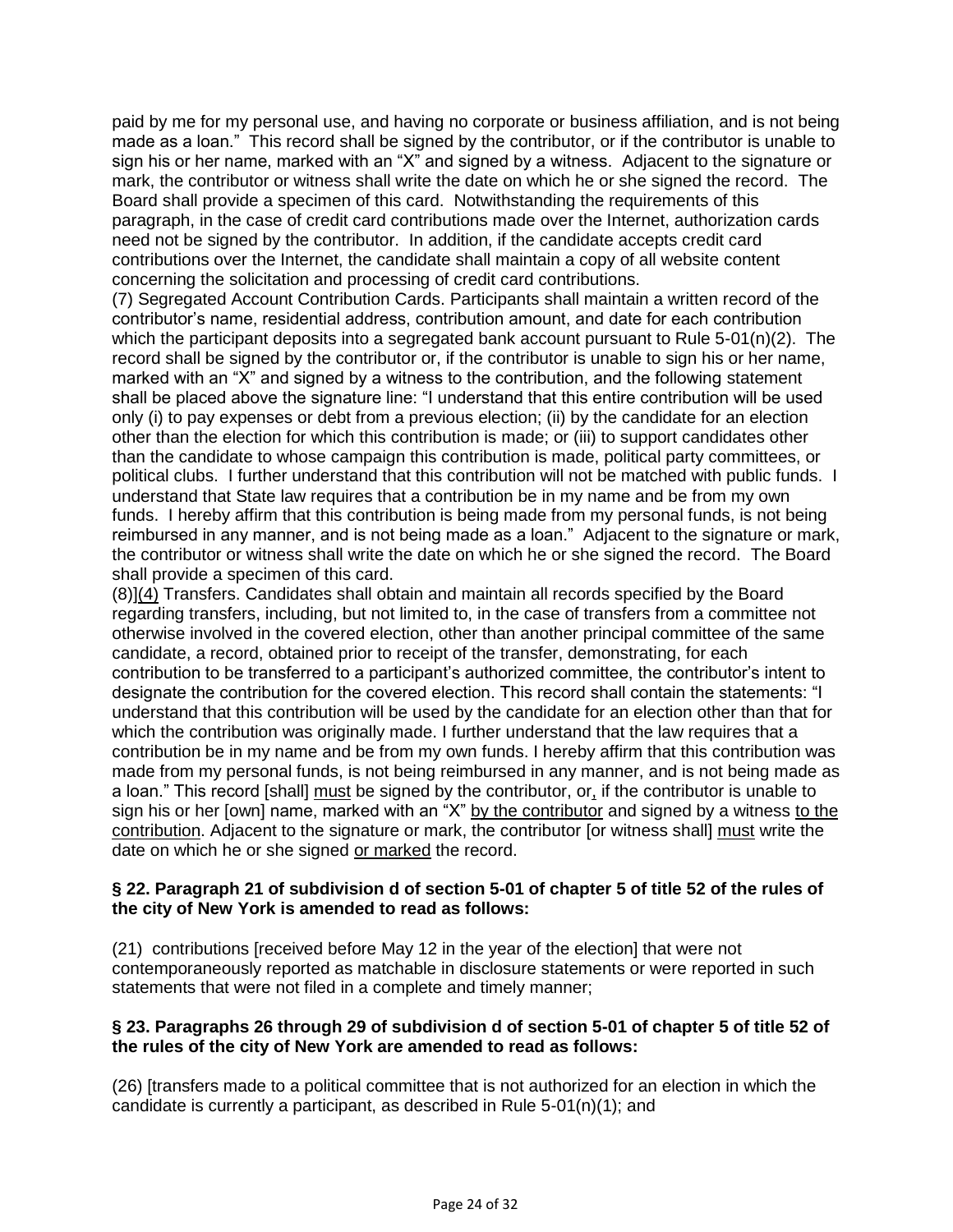(27)] contributions required to be deposited into an account established for a runoff election, as provided in Rule 2-06(c);

[(28)] (27) contributions from individuals, other than employees of the candidate's principal committee, who are vendors to the participant or individuals who have an interest in a vendor to the participant, unless the expenditure to the vendor is reimbursement for an advance. For the purposes of this rule, "individuals who have an interest in a vendor" shall mean individuals having an ownership interest of ten percent or more in a vendor or control over the vendor. An individual shall be deemed to have control over the vendor firm if the individual holds a management position, such as the position of officer, director or trustee; and

[(29)] (28) contributions from individuals having business dealings with the city, as defined in §3-702(18) of the Code, and contributions from lobbyists as defined in §3-211 of the Code.

### **§ 24. Subdivision n of section 5-01 of chapter 5 of title 52 of the rules of the city of New York is amended to read as follows:**

(n) Deductions from payments.

(1) [The following will be deemed to consist entirely of contributions claimed to be matchable:] The total amount of public funds payable to a participant for a covered primary, general, or special election shall be reduced by the sum of the following:

(i) the amount of outstanding civil penalties assessed by the Board as a result of the participant's failure to comply with the Act and these Rules during the current covered election; and

(ii) the amount of the participant's:

(A) transfers and other disbursements from a political committee that is involved in an election in which the candidate is currently a participant, to a political committee that is not involved in that election;

[(ii)] (B) expenditures made to pay expenses for or debt from a previous election, including repayments of public funds and payment of penalties owed to the Board for a previous election; [(iii)] (C) contributions to other political committees that do not meet the requirements provided in §3-705(8) of the Code for contributions that shall not be a basis for reducing public funds payments; and

[(iv)] (D) loans to other candidates that are not repaid within 30 days or by the date of the election, whichever is earlier, or spending for other candidates, [(lincluding joint expenditures, to the extent such expenditures benefit another candidate, and independent expenditures[) and]; provided that independent expenditures made by the principal committee of a participant shall not be a basis for reducing public funds payments to that participant, where such expenditures do not, in the aggregate, exceed the amount provided in §§ 3-705(8)(i), (ii), or (iii) of the Code, as applicable, for contributions to political committees;

(E) loans to or spending for political party committees and political clubs[,] that are not reimbursed within 30 days or by the date of the election, whichever is earlier, provided that if the participant demonstrates that the expenditure was for a tangible item that directly promotes the participant's election, such as an advertisement in a fundraising journal, this subdivision shall not apply to the fair market value of that item[. An amount equal to the amount of public funds the participant is otherwise eligible to receive for such matchable contribution claims shall be deducted from the public funds paid to the participant.]; and

(F) expenditures made for the purpose of furthering the participant's election to the position of Speaker of the City Council.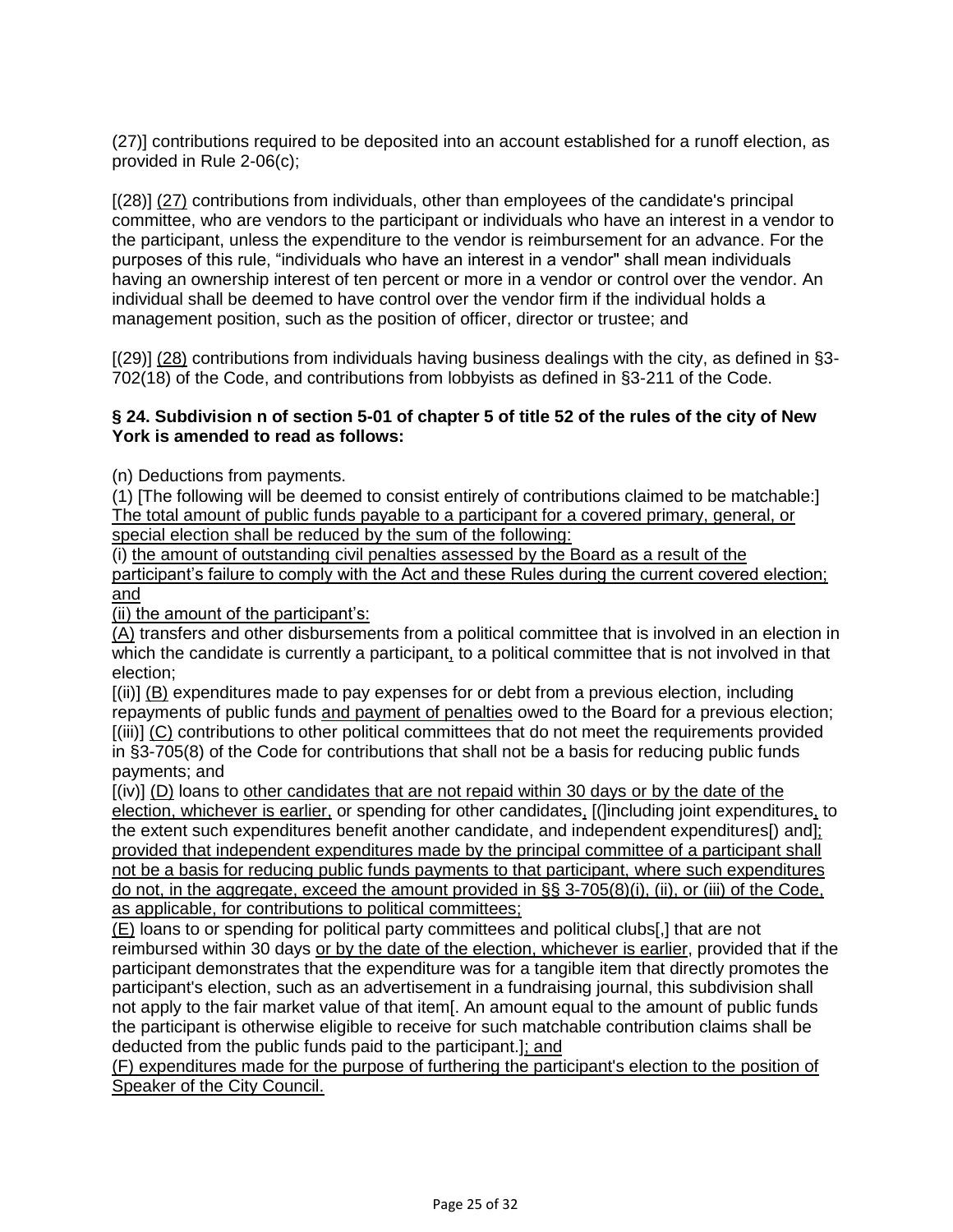(2) [Notwithstanding paragraph (1) above, disbursements] Disbursements that would otherwise [subject to] result in a deduction pursuant to subparagraph (ii) of paragraph (1) of this subdivision shall not [be subject to] result in any such deduction if:

(i) such disbursements are made out of a segregated bank account;

(ii) at no time does [such] the segregated bank account contain any funds other than contributions received by the participant and deposited directly into [such] the account pursuant to this Rule, and bank interest paid thereon;

(iii) funds deposited into the segregated bank account are not used for any purpose other than [(I)] disbursements governed by subparagraph (ii) of paragraph (1) above or [(II)] payment of bank fees associated with the segregated bank account;

(iv) contributors whose contributions are deposited into [such] the segregated bank account have confirmed in writing, pursuant to Rule 4-01(b)[(7)]  $(3)(ii)(C)$ , that they understand that these contributions will only be used for such disbursements and will not be matched with public funds;

(v) copies of such written confirmations are submitted to the Board by the due date for the disclosure statement in which such contributions are required to be reported pursuant to these Rules;

(vi) copies of checks for each disbursement out of [such] the segregated bank account are submitted to the Board by the due date for the disclosure statement in which such disbursements are required to be reported pursuant to these Rules;

(vii) a copy of each bank statement for [such] the segregated bank account is submitted to the Board [as soon as reasonably practicable after it is available to the campaign from the bank] by the due date for the next disclosure statement; and

(viii) for each individual contribution deposited into [a] the segregated bank account, and each disbursement out of [such] the segregated bank account, the participant has complied with all other applicable provisions of the Act and these Rules, including but not limited to the record keeping and reporting provisions.

(3) [Section 1-09 shall be applicable for the purposes of determining the date of receipt by the Board of documents submitted pursuant to this Rule.

(4)] Participants [may not] shall deposit [a portion] the entire amount of a [particular] contribution into the segregated bank account provided for in paragraph (2), [but must rather deposit the entire contribution into the account] and may not divide the contribution between different accounts.

[(5)] (4) Contributions deposited into a segregated bank account pursuant to this Rule will not be matched with public funds.

(5) Any funds remaining in a segregated bank account after the election must be returned to the contributors whose contributions were deposited into the account, or, if that is impracticable, to the Fund, on or before December 31 in the year following the year of the election.

(6) A participant who establishes a segregated bank account pursuant to this Rule, but fails to comply with any provision of paragraph (2), (3), [or] (4), or (5) [above] of this subdivision, shall no longer be entitled to the exception from paragraph (1) contained in paragraph (2) [above] of this subdivision.

(7) Funds deposited into, and disbursements made from, a segregated bank account established and maintained in compliance with this Rule for the purpose of making expenditures to pay expenses for or debt from a previous election, including repayments of public funds owed to the Board, will not be considered to be raised or spent for the current covered election for purposes of the participant's expenditure limit [and unspent campaign funds] calculation.

### **§ 25. Paragraph 1 of subdivision e of section 5-03 of chapter 5 of title 52 of the rules of the city of New York is amended to read as follows:**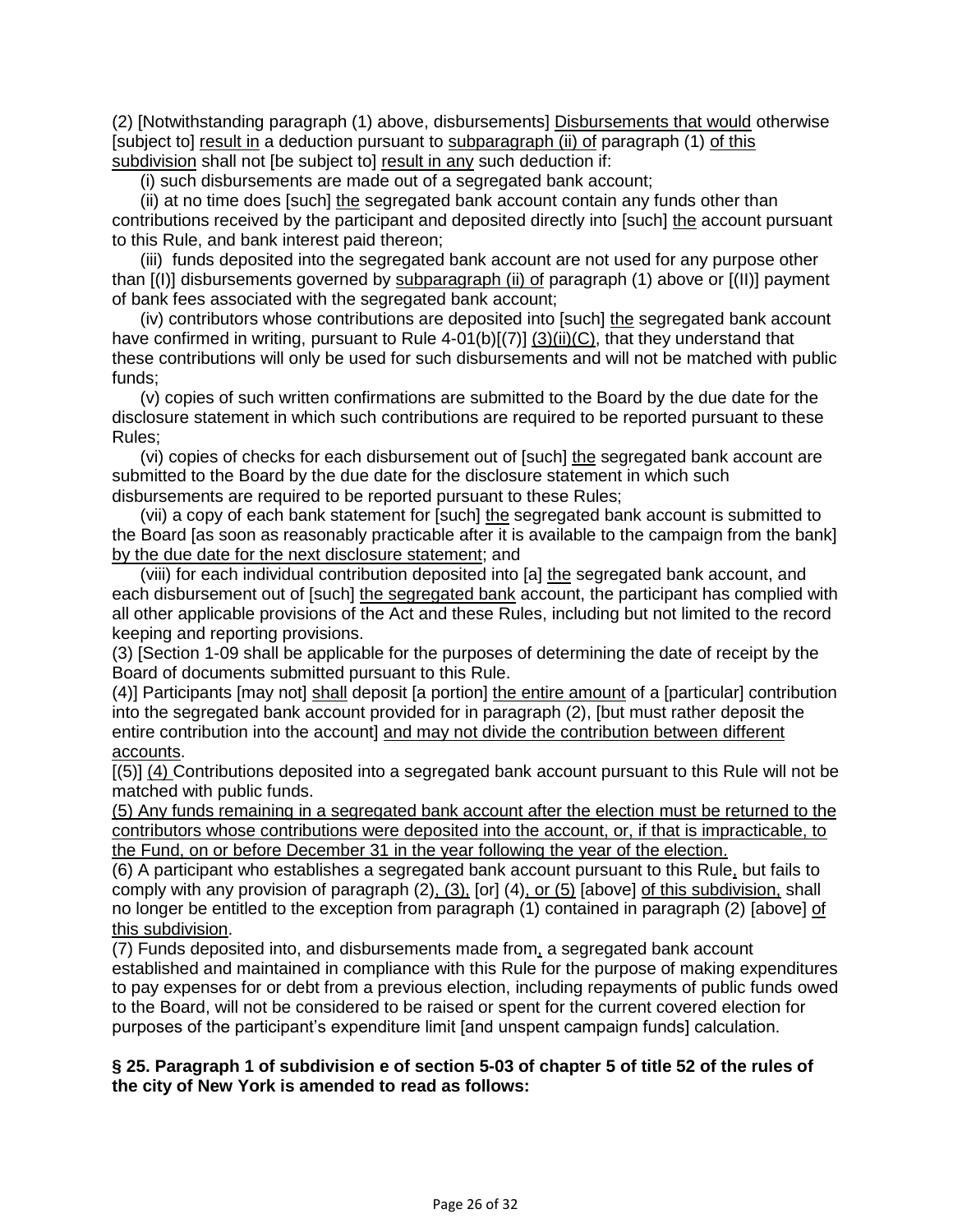(1) Pursuant to §3-710(2)(c) of the Code, the Board shall notify a participant in writing if it finds that the participant owes unspent campaign funds to the Board. The participant shall promptly pay to the Board unspent campaign funds from an election; provided, however, that all unspent campaign funds for a participant shall be immediately due and payable to the Board upon a determination by the Board that the participant has delayed the post-election audit process. The participant shall promptly pay to the Board any additional unspent campaign funds based upon a determination made by the Board at a subsequent date. [Unspent] The amount of unspent campaign funds [determinations made by the Board] shall be [based on] presumed to be equal to the participant's [receipts and expenditures (including any outstanding bills)] authorized committee bank account balance on January 11 in the year following the election, or for special elections, on the last day of the reporting period for the final disclosure statement the candidate is required to file with the Board for such election, less any permissible documented postelection expenditures pursuant to subparagraph (ii) of paragraph (2) of this subdivision. The Board may also consider information revealed in the course of an audit or investigation in making an unspent campaign funds determination, including, but not limited to, the fact that campaign expenditures were made in violation of law, that expenditures were made for any purpose other than the furtherance of the participant's nomination or election, or that the participant has not maintained or provided requested documentation. If a participant repays to the Fund all funds remaining in his or her authorized committee bank account on or before December 31 in the year of the election, or, for special elections, on or before the last day of the month following the month in which the election took place, such participant shall be presumed not to owe additional unspent funds, provided that any contributions received and expenditures made after such funds are repaid must be raised and spent in compliance with the Act and these Rules.

### **§ 26. Subparagraph (iii) of paragraph (1) of subdivision b of section 10-02 of chapter 10 of title 52 of the rules of the city of New York is amended to read as follows:**

(iii) The photograph of the candidate submitted as part of a candidate print statement must:

- (A) be a recent photograph;
- (B) have a plain background;
- (C) show only the face or the head, neck, and shoulders of the candidate;
- (D) not include the hands or anything held in the hands of the candidate;

(E) not show the candidate wearing any distinctive uniform, including but not limited to a judicial robe, or a military, police, or fraternal uniform; and

- (F) [not show the candidate wearing any buttons or pins; and
- (G)] not exceed the size and/or resolution requirements as determined by the Board.

### **§ 27. Subparagraph (ii) of paragraph (2) of subdivision b of section 10-02 of chapter 10 of title 52 of the rules of the city of New York is amended to read as follows:**

(ii) Candidates recording video statements may dress as they choose and are responsible for their own clothing, make-up and hairdressing; provided, however, that when recording a video statement, candidates may not:

(A) engage in full or partial nudity;

(B) wear any distinctive uniform, including but not limited to a judicial robe, or a military, police, or fraternal uniform; or

(C) [wear any buttons or pins; or

(D)] violate any city, state or federal law, including regulations of the New York State Public Service Commission and the Federal Communications Commission.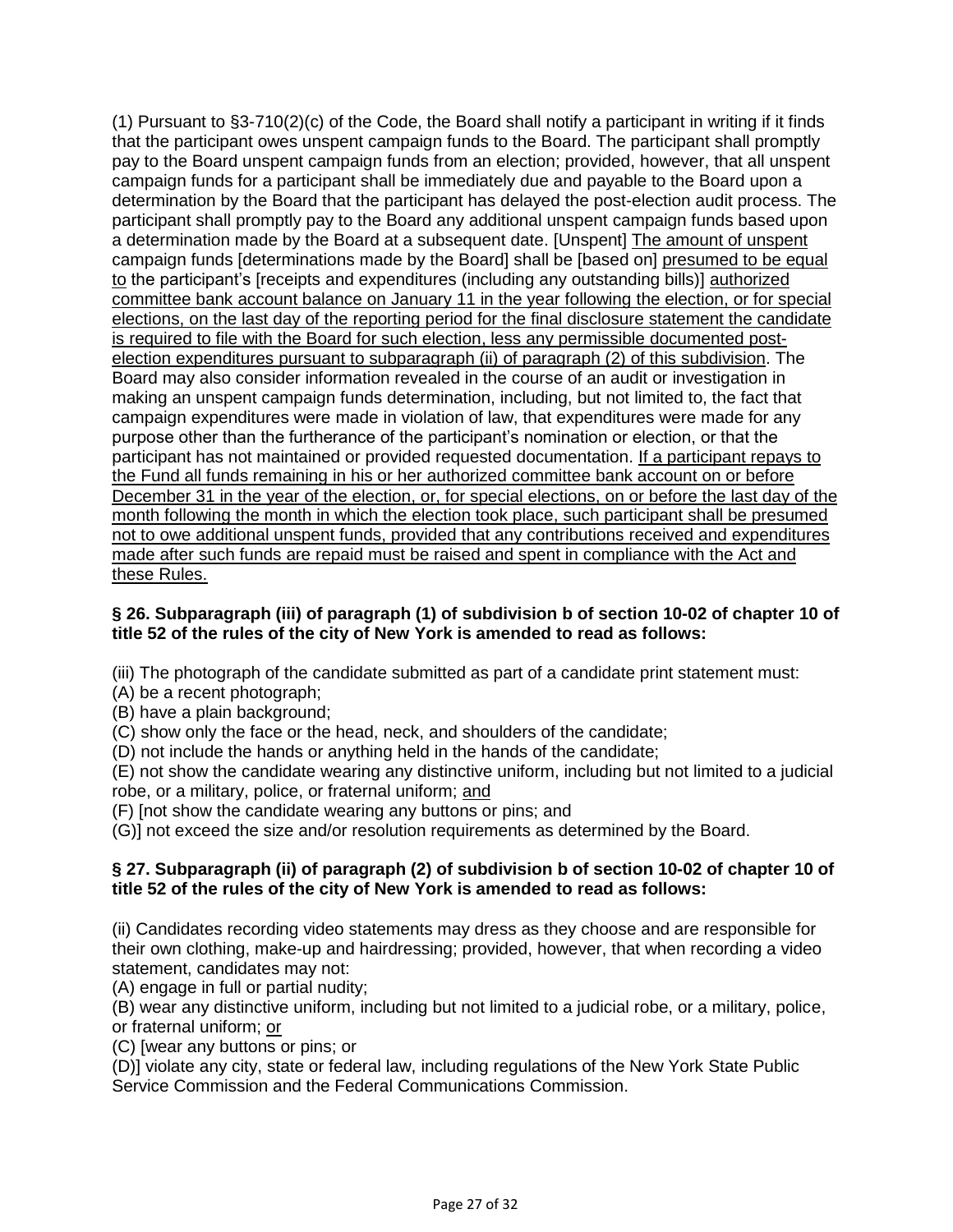### **§ 28. Subdivision a of section 11-04 of chapter 11 of title 52 of the rules of the city of New York is amended to read as follows:**

(a) An elected candidate shall not: (1) authorize or register a political committee to raise or spend funds for transition or inauguration into office; (2) use funds accepted by a political committee authorized by the candidate for transition or inauguration into office; (3) authorize or register a previously existing entity to raise or spend funds for transition or inauguration into office; (4) continue in existence an entity registered under Rule 11-02 after it has paid all liabilities it incurred for transition and inauguration into office and otherwise has disposed of all funds pursuant to paragraph (f) below; or (5) continue in existence an entity registered under Rule 11-02 after (i) April 30 in the year following the year of the election, or (ii) in the case of a special election, 60 days after inauguration.

### **§ 29. Subdivision d of section 11-04 of chapter 11 of title 52 of the rules of the city of New York is amended to read as follows:**

(d) Loans are deemed to be donations, subject to the limits and restrictions of the Code, to the extent the loan is not repaid by, or is made after, the date of the elected candidate's inauguration into office.

### **§ 30. Subdivision g of section 11-04 of chapter 11 of title 52 of the rules of the city of New York is amended to read as follows:**

(g) [An elected candidate and his or her authorized entities may choose not to accept any monetary or in-kind donation, or any loan, guarantee, or other security for such loan, and may accept only monetary donations and advances from the elected candidate to his or her entities made out of the elected candidate's personal funds and in-kind donations made by the elected candidate to the entities; such] An elected candidate may donate to his or her [entities] entity registered under Rule 11-02 with his or her personal funds or property, make in-kind donations to his or her entities with his or her personal funds or property, and make advances to [his or her entities] such entity with his or her personal funds or property, without regard to the donation limits of §3-801(2)(b) of the Code. An elected candidate's personal funds or property shall include his or her funds or property jointly held with his or her spouse, domestic partner, or unemancipated children.

### **§ 31. The definitions of "member" and "stockholder" in section 13-01 of chapter 13 of title 52 of the rules of the City of New York are deleted, and a new definition for "principal owner" is added in alphabetical order, to read as follows:**

["**Member**" means: (1) any individual who, pursuant to a specific provision of an organization's articles or bylaws, has the right to vote directly or indirectly for the election of a director or directors or an officer or officers or on a disposition of all or substantially all of the assets of the organization or on a merger or on a dissolution; or (2) any individual who is designated in the articles or bylaws as a member and, pursuant to a specific provision of an organization's articles or bylaws, has the right to vote on changes to the articles or bylaws, or pays or has paid membership dues in an amount predetermined by the organization so long as the organization is tax exempt under Section 501(c) of the Internal Revenue Code of 1986. Members of a local union are considered to be members of any national or international union of which the local union is a part and of any federation with which the local, national, or international union is affiliated.]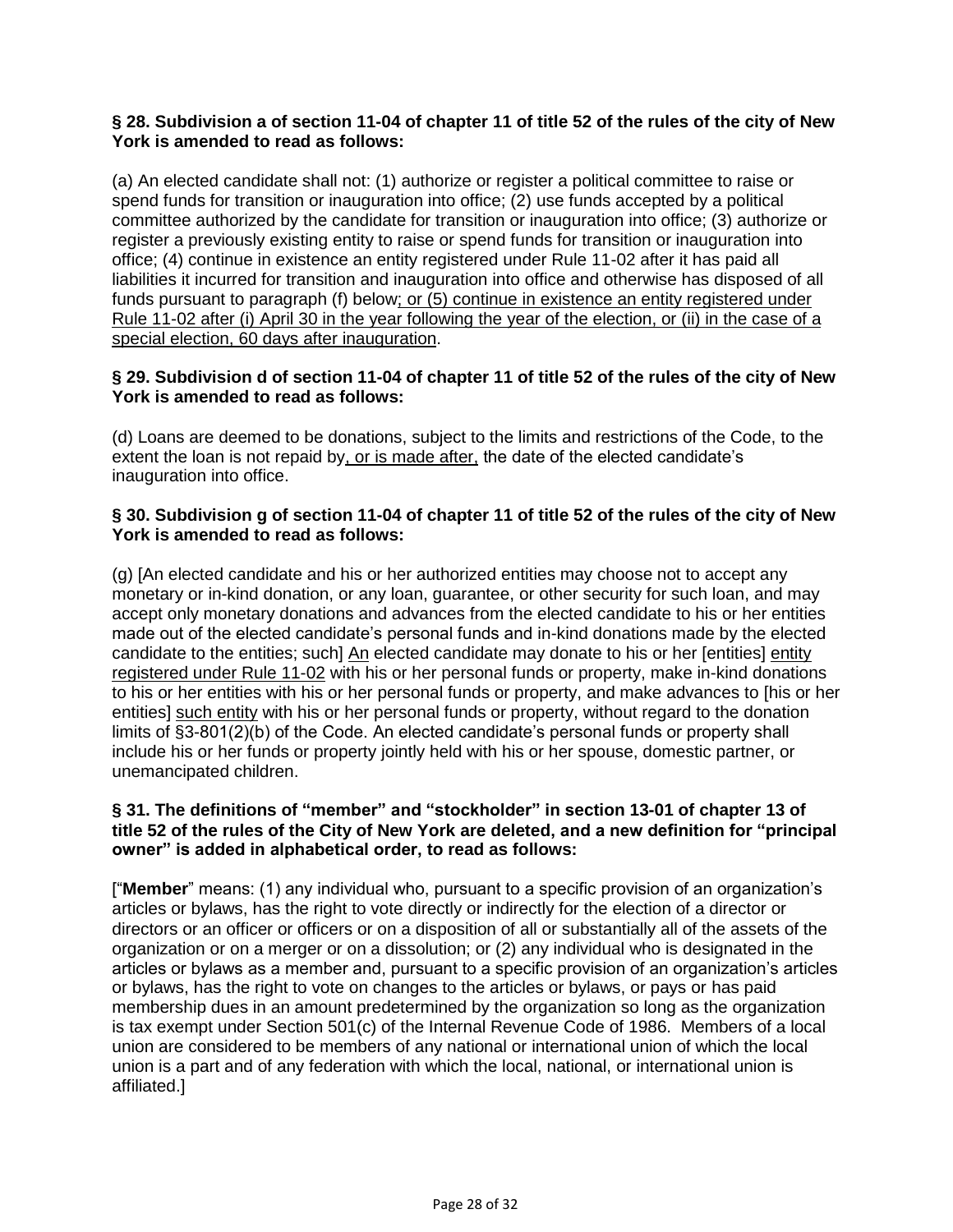["**Stockholder**" means an individual who has a vested beneficial interest in stock, has the power to direct how that stock shall be voted, if it is voting stock, and has the right to receive dividends.]

"**Principal owner**" means an individual or entity that owns or controls ten percent or more of an entity, including stockholders and partners.

## **§ 32. Paragraphs (1) and (2) of subdivision a of section 13-02 of chapter 13 of title 52 of the rules of the City of New York are amended to read as follows:**

(1) All independent spenders shall provide their: [

- 1 (i) name, mailing address, telephone number, email address, and employer information;[
- I(ii) authorized liaison's name, mailing address, email address, [and] telephone number, and employer information; and [
- I(iii) other similar information that may be required by the Board.

(2) Independent spenders that are entities must also provide their: [

- $\bullet$   $\left| \right|$  website URL;  $\left[ \right]$
- I(ii) treasurer name, mailing address, email address, telephone number, and employer information; [
- I(iii) type of organization; [
- I(iv) name(s) of principal owners, and employer information [of principal] for any such owners who are individuals; and [
- $\bullet$   $\vert$ (v) name and employer information of board members and officers or their equivalents.

### **§ 33. Subdivision b of section 13-02 of chapter 13 of title 52 of the rules of the City of New York is amended to read as follows:**

(b) Communications.

[(1)] When an independent spender makes covered expenditures aggregating \$1,000 or more during an election cycle for communications that refer to a specific candidate or ballot proposal, it must report these communications[,] and each future communication associated with an expenditure of \$100 or more that refers to that candidate or ballot proposal. Expenditures of less than \$100 shall not be covered expenditures for the purposes of this subdivision. Each communication shall be disclosed in the reporting period in which it is first published, aired, or otherwise distributed, except that no communication is required to be disclosed before the \$1,000 threshold has been reached. For each communication, the independent spender shall provide:

- [
- ](1) The type of communication;[
- 1(2) Its distribution date;
- $\bullet$   $\mid$  (3) The names of the candidates and/or ballot proposals referred to in the communication;[
- $\bullet$  1(4) For a printed communication, an electronic or paper copy of the communication as it was distributed to the public;[
- 1(5) For a broadcast or Internet communication, an audio, video, or source file [or script] of the communication as it was distributed to the public, except that if a source file is not available for an audio communication then a script will be accepted; and [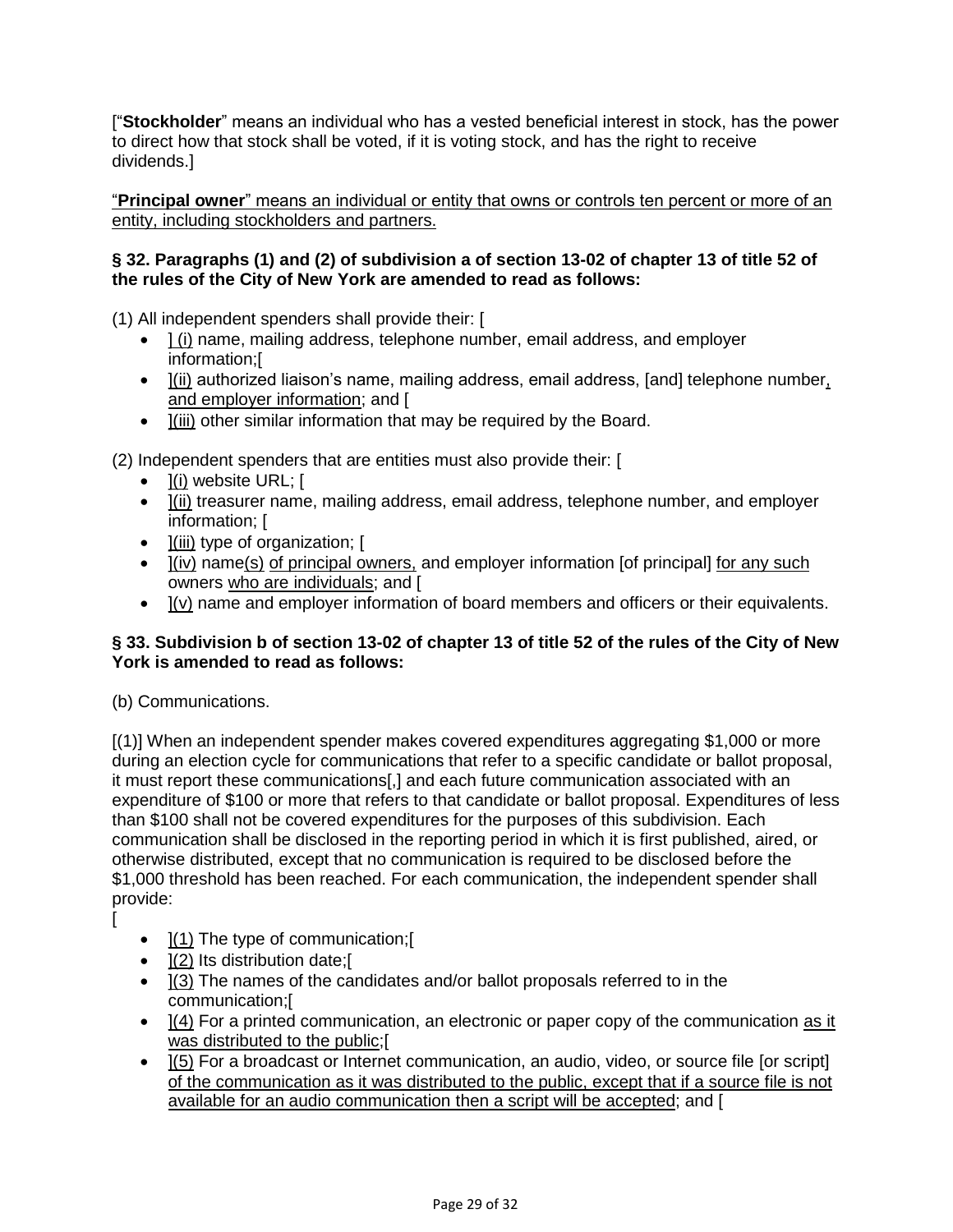• (6) Such other similar information as the Board may require.

[(2) Member/Stockholder exemption. Routine newsletters or periodicals; telephone calls; handdelivered printed materials prominently marked with the words "for [name of entity] [members/stockholders] only"; and communications relating to the internal deliberations of an entity's endorsements shall not be required to be reported, provided that the communication is directed solely to and intended to reach only the entity's own members or stockholders. This exemption does not apply to party committees, constituted committees, political clubs, or other entities organized primarily for the purpose of influencing elections.] Omitted.

### **§ 34. Subdivision d of section 13-02 of chapter 13 of title 52 of the rules of the City of New York is amended to read as follows:**

### (d) Contributions.

(1) When an independent spender that is an entity makes covered expenditures of \$100 or more aggregating \$5,000 or more in the twelve months preceding the election for communications that refer to any single candidate, it is required to report: (i) All contributions accepted from other entities since the first day of the calendar year preceding the year of the covered election; and

(ii) All contributions aggregating \$1,000 or more accepted from an individual during the 12 months preceding the election.

(2) Each contribution shall be disclosed in the reporting period in which it was received. For each contribution, the independent spender shall provide:

(i) For each contribution accepted from another entity, the entity's name, address, and type of organization and the names of the entity's principal owners, partners, board members and officers, or their equivalents, or, if no natural persons exist in any such role, the name of at least one natural person who exercises control over the activities of such entity;

(ii) For each entity from which contributions aggregating \$50,000 or more have been accepted in the 12 months preceding the election (the "major contributor"), (A) the name, address, and type of each entity that contributed \$25,000 or more to the major contributor in the 12 months preceding the election; and (B) the name, residential address, occupation, and employer of each individual who contributed \$25,000 or more to the major contributor in the 12 months preceding the election;

(iii) For each contribution accepted from an individual, the individual's name, residential address, occupation, and employer [information];

 $[(iii)]$   $(iv)$  The date of receipt and amount of each such contribution accepted by the independent spender or the major contributor; and

[(iv)] (v) Such other similar information as the Board may require.

(3) Exemption for earmarked contributions. Contributions to independent spenders or major contributors that are earmarked for an election that is not a covered election, or for an explicitly stated non-electoral purpose, are not required to be reported; provided, however that records of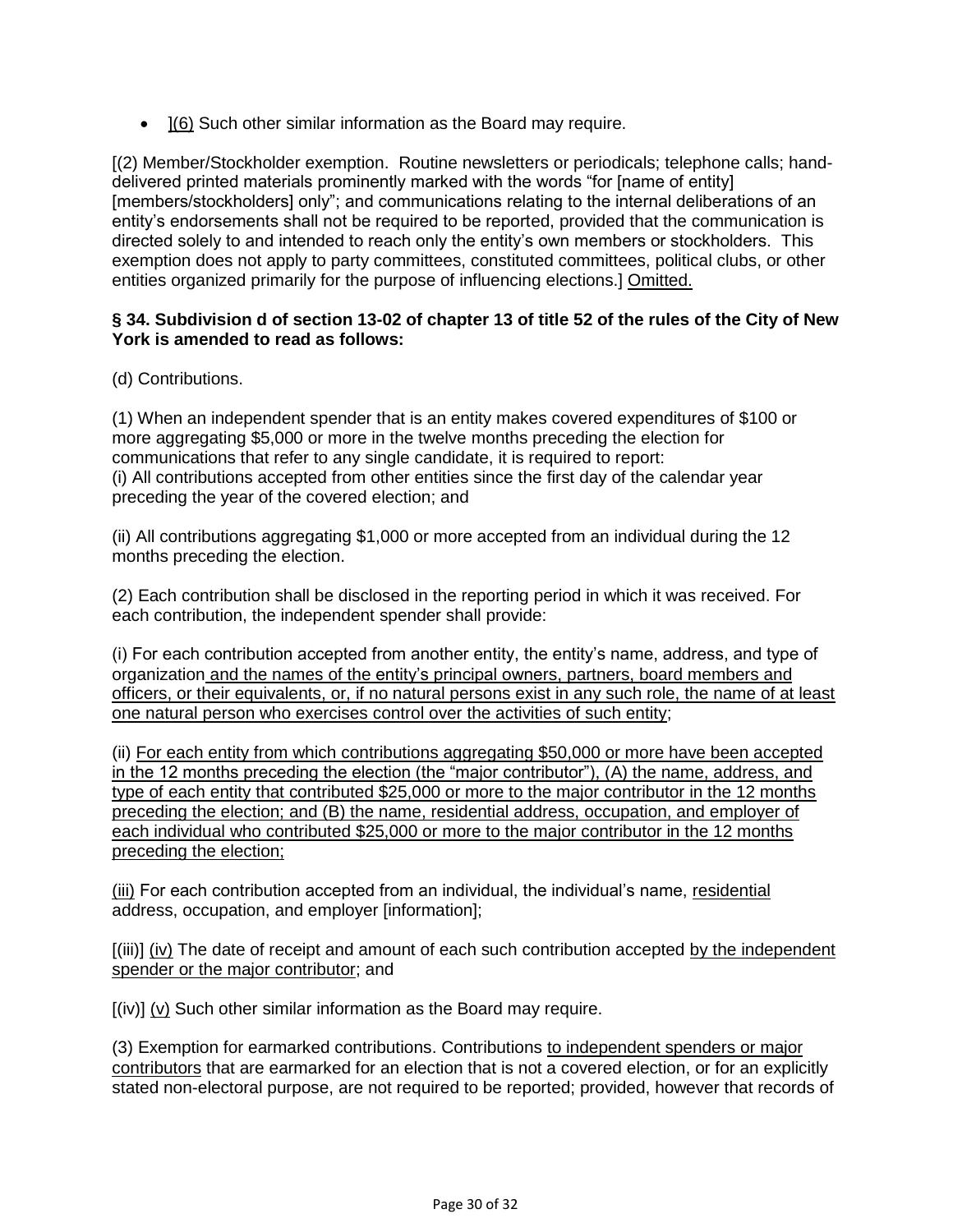[these] such contributions to independent spenders must be maintained and may be requested by the Board to verify their qualification for this exemption.

### **§ 35. Section 13-04 of chapter 13 of title 52 of the rules of the City of New York is amended to read as follows:**

(a) When an independent spender makes covered expenditures of \$100 or more aggregating \$1,000 or more during an election cycle, the communication associated with the expenditure that meets the \$1,000 threshold and all subsequent communications, regardless of dollar value, shall include the [words "paid for by" followed by the name of the independent spender.

(b) The identification shall be in the following form:

(1) For printed material, an Internet advertisement, or a website, the identification shall be in a font of conspicuous size and style;

(2) For a communication broadcast on radio, the identification shall be clearly spoken at the beginning or end of the communication;

(3) For a communication broadcast by television, satellite, cable, or similar medium, the identification shall be both written and clearly spoken at the beginning or end of the communication; and

(4) For a telephone communication, the identification shall be clearly spoken at the beginning or end of the communication.] following:

(1) For printed material, the words "Paid for by" must appear, followed by (i) the name of the independent spender; (ii) if the spender is an entity: (A) the name of any individual or entity that owns or controls more than 50% of the independent spender, (B) the name of the independent spender's chief executive officer or equivalent, if any, and (C) the independent spender's top donors as described in subdivision (b) of this section; and (iii) the words "Not authorized by any candidate or candidate committee. More information at nyc.gov/FollowTheMoney." Such words must appear in a conspicuous size and style and must be enclosed in a box within the borders of the communication.

(2) For television, internet videos, or other types of video communications, the words "Paid for by" followed by the name of the independent spender must be clearly spoken at the beginning or end of the communication in a pitch and tone substantially similar to the rest of the communication. Additionally, simultaneous with the spoken disclosure, in a conspicuous size and style and enclosed in a box, the words "Paid for by" must appear followed by: (i) the name of the independent spender; (ii) if the spender is an entity, the spender's top donors as described in subdivision (b) of this section; and (iii) the words "Not authorized by any candidate or candidate committee. More information at nyc.gov/FollowTheMoney".

(3) For radio, internet audio, or automated telephone calls, the words "Paid for by" followed by (i) the name of the independent spender; (ii) if the spender is an entity, the spender's top donors as described in subdivision (b) of this section; and (iii) the words "Not authorized by any candidate or candidate committee. More information at nyc.gov/FollowTheMoney", must be clearly spoken at the end of the communication in a pitch and tone substantially similar to the rest of the communication. For radio and internet audio communications of 30 seconds in duration or shorter, subparagraph (ii) of this paragraph may be omitted.

(4) For non-automated telephone calls lasting longer than ten seconds, the words "This call is paid for by" followed by the name of the independent spender and the words "Not authorized by any candidate or candidate committee. More information is available at